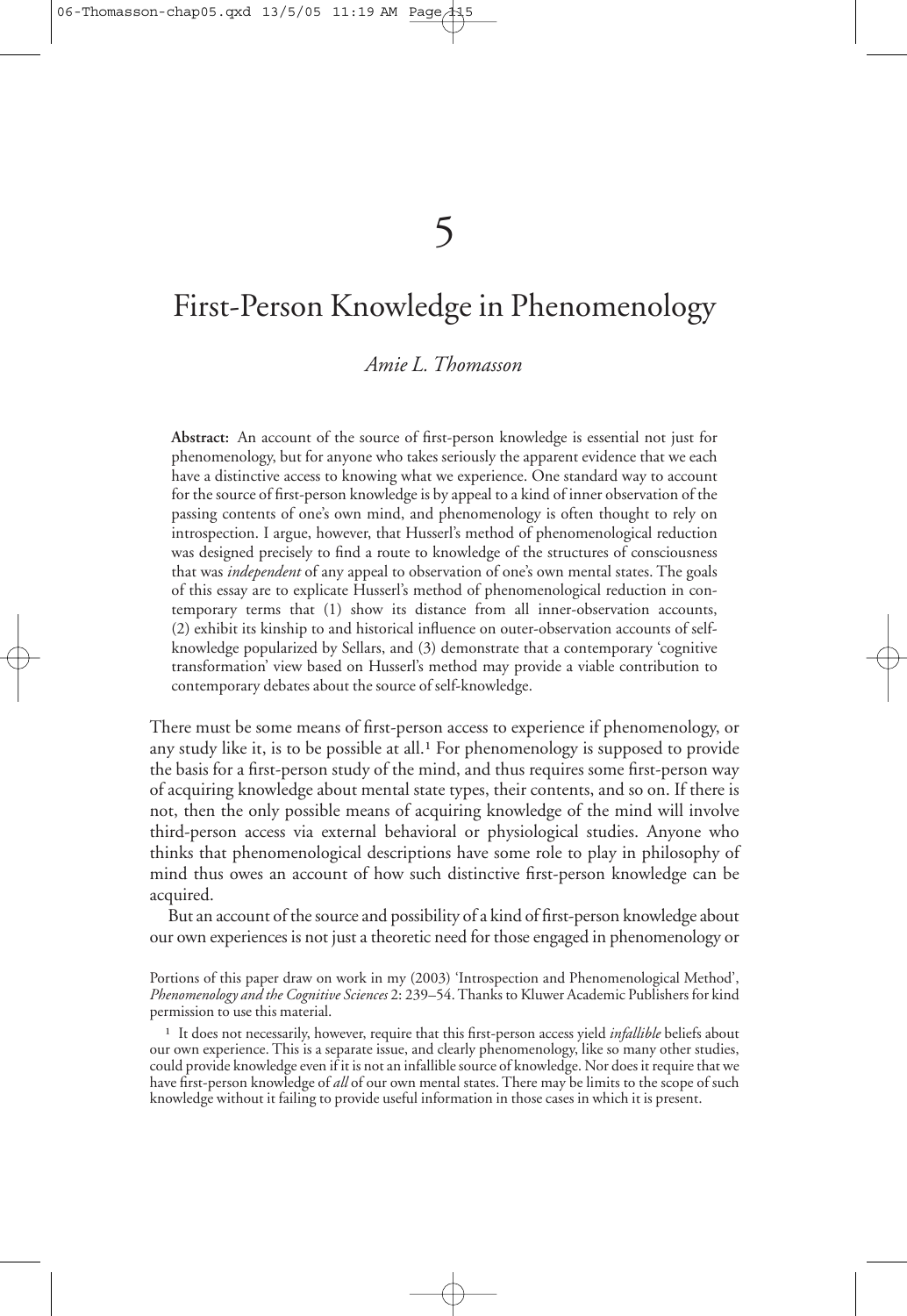other first-person approaches the mind. For there is a great deal of apparent evidence that we have a distinctive first-person knowledge of our own conscious mental states, which any theory of mind must either be able to account for or explain away. It certainly seems that, if I am lying quietly in bed, I can know that I'm thinking about last night's movie even if no external observer would have grounds for knowing this (cf. Siewert 1998: 33–6). Similarly, it seems that we can each have knowledge about our own mental states even when others have reason to believe the *contrary*—we can knowingly lie about and mislead others about our own thoughts, feelings, or experiences (Siewert 1998: 31–2). But it has remained an enduring philosophical puzzle, subject to much recent discussion in analytic philosophy of mind, how this apparent first-person knowledge of our conscious states is possible, and what its source might be.

One standard way to account for this apparent first-person knowledge (which I will call 'introspectionist', following the literal meaning of 'introspection' as a quasiperceptual way of being spectators on our inner states of mind) has been to posit a special faculty enabling us to observe our inner states, much as perception consists in observation of external states of the world. But such quasi-perceptual methods of introspection have been considered discredited. I will argue that at least to some extent these criticisms are apt, and that such views cannot in any case provide an adequate understanding of self-knowledge.

It is often thought that phenomenological knowledge must be based on an internal inspection of our mental states, and so phenomenology must fall with introspectionism, so conceived (Dennett 1987: 154, 157–8). But does phenomenology really rely on 'using some sort of introspection' (Dennett 1987: 154)? And is there no other way of explaining the source of our apparent first-person knowledge?

I will argue that the answer to both questions is 'no'. Far from relying on inner observation of our mental states, Husserl explicitly rejected introspectionist views of self-knowledge, and developed the method of phenomenological reduction as the route to a very different understanding of the possibility and source of knowledge of our own conscious states. Indeed Husserl's account of phenomenological method bears much more resemblance to accounts of self-knowledge developed by Wilfrid Sellars, Fred Dretske and Sydney Shoemaker—based in the idea that knowledge of one's own experiences is in some sense based on *outer* observation of the world, rather than a direct *inner* observation of one's own experiences—than to inner observation accounts.<sup>2</sup>

The goals of this essay are both historical and thematic. First, I hope to explicate at least the early stages of Husserl's phenomenological method in a way that makes it clear how different his account is from inner-observation models of self-knowledge, thus showing that it would be completely misguided to dismiss phenomenology with introspectionism. Secondly, I will elucidate the thematic and historical connections between the method of acquiring first-person knowledge Husserl championed in the

<sup>2</sup> Certainly these are not the only approaches to self-knowledge. Charles Siewert (2001) develops a different sort of approach to self-knowledge based in the idea that first-person judgments about appearances aren't subject to the same kinds of error as world-oriented judgments are, since correctly classifying one's experience is a precondition for even understanding our expression of judgments about appearances.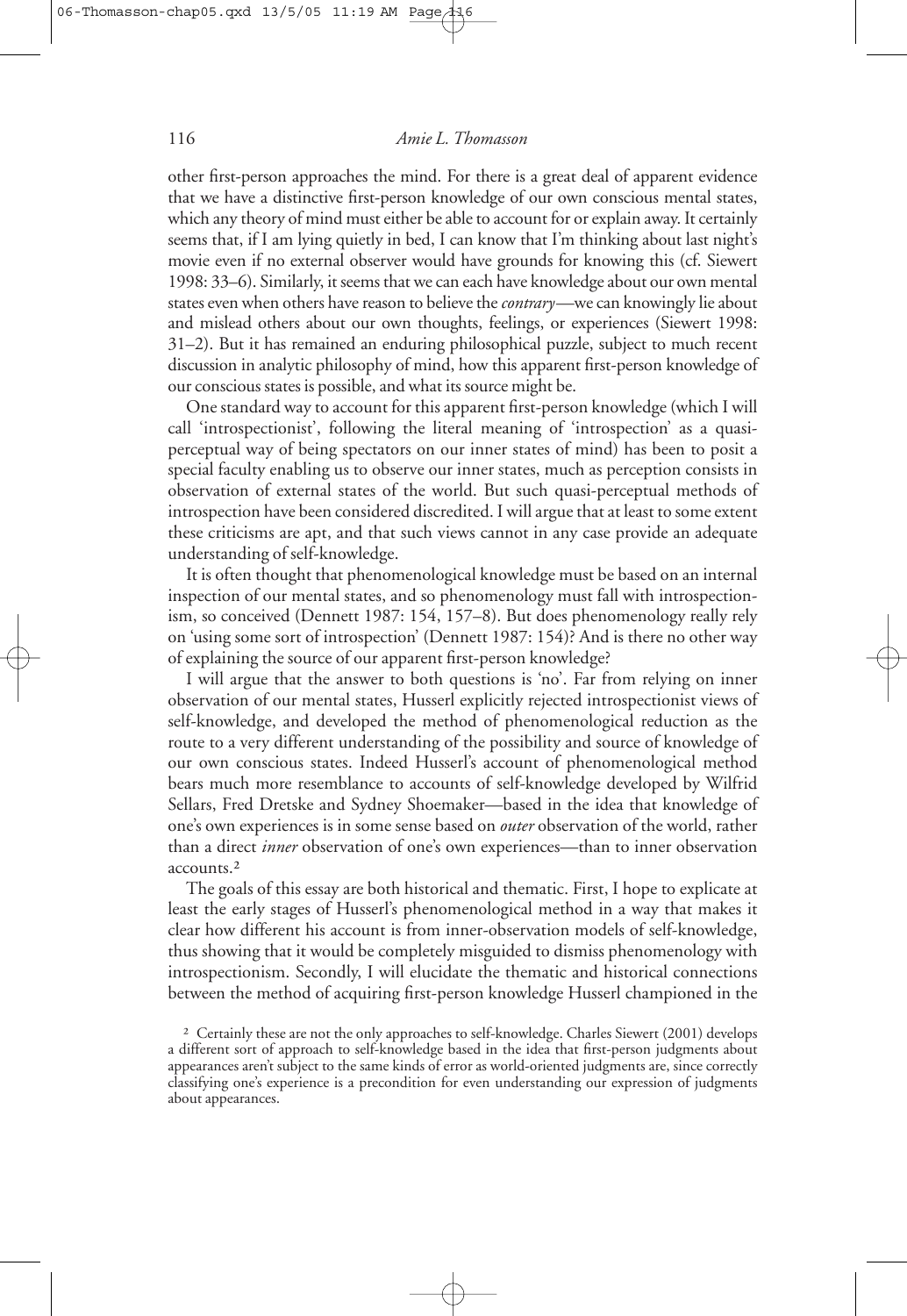06-Thomasson-chap05.qxd 13/5/05 11:19 AM

phenomenological reduction, and the 'outer observation' accounts popularized by Wilfrid Sellars (among others) in analytic philosophy of mind—thereby setting the historical record straight, showing the relevance phenomenology not only can have but has had to analytic philosophy of mind, and (I hope) providing some insight into both views. Finally, in §4, I will develop what I call the 'Cognitive Transformation' view of self-knowledge, based on Husserl's suggestions about how the phenomenological reduction can work, enabling us to proceed from first-order, world-oriented experience to knowledge about our own intentional conscious states and their ways of presenting the world. Insofar as it is successful, this development may show that not only is Husserl's view not open to easy dismissal; it may provide the basis for a viable contribution to the contemporary debate about the source of first-person knowledge.<sup>3</sup> In closing I will address some challenges that remain for stories like Husserl's about how we could acquire knowledge of our own conscious states.

# 1. INNER OBSERVATION

One traditional method of accounting for our first-person knowledge of our own mental states is to postulate a faculty that enables us to be 'spectators' of our own inner states, in much the way that perception enables us to be spectators of an external world (Rosenthal 1997: 752 n. 59). As David Armstrong puts it, 'Introspective consciousness . . . is a perception-like awareness of current states and activities in our own mind' (1997: 724). Such inwardly directed observations are higher-order states, since they take our first-order mental states (perceptions, thoughts, desires, etc.) as their objects. The idea that our knowledge of our own mental states is based in inwardly directed observation can then explain the distinctive first-person character of knowledge of our mental states, since in each case this form of observation is possible only for one's own mental states.

Such introspectionist views of the source of self-knowledge thus go quite naturally with higher-order views of consciousness, that take consciousness to consist in those states of which we have a perception-like awareness (Armstrong 1997, Lycan 1997). If a state's being conscious entails that it is the object of a higher-order act of perceptionlike awareness, and that awareness is capable of providing knowledge of the state, then that would explain how all conscious states may be accessible to a distinctively firstperson form of knowledge.

But such higher-order views of consciousness have recently come under attack for a variety of reasons (Thomasson 2000: 198–9), among others that if a state is conscious only if there is a higher-order state that takes it as an object, then we are left with either an infinite regress of higher-order mental states or with the odd situation in which we must postulate a huge number of unconscious mental states for which existence we have no other evidence (Chalmers 1996: 230–1) and which (although they are themselves unconscious) can make other states conscious (Smith 1986: 150). Thus others

<sup>3</sup> However, the epistemic project of determining whether or not the apparent self-knowledge so derived has the status of genuine knowledge, incorrigibility, etc., must be left for another occasion.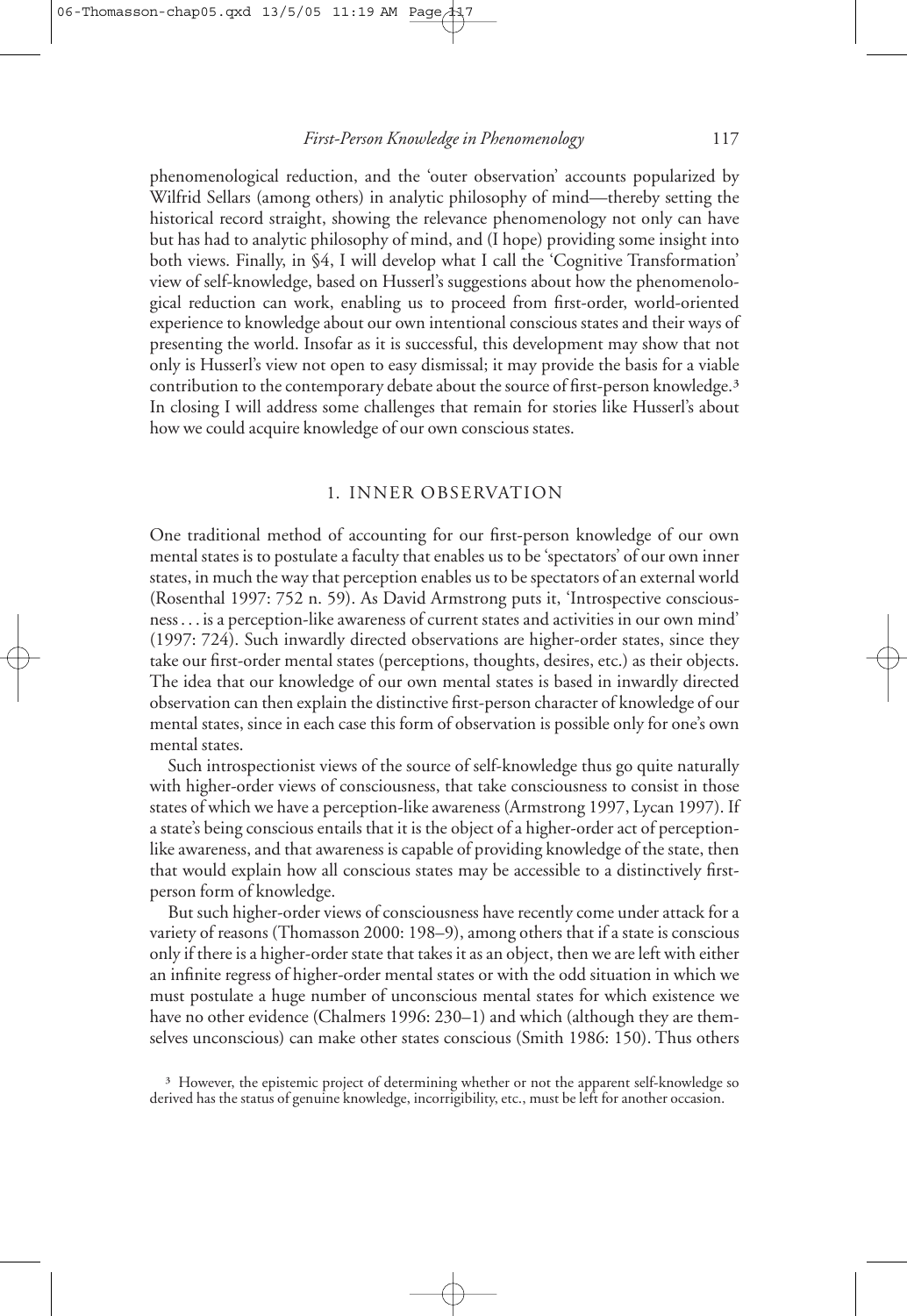have attempted to formulate a one-level understanding of consciousness (Siewert 1998, Thomas 1997, Thomasson 2000). But the challenge remains for such one-level views of consciousness to account for how knowledge of our own conscious mental states is derived, if they aren't typically accompanied by higher-order experiences of them (Thomasson 2002a).

One could of course reject the idea that being the object of an introspective state was definitive of consciousness, while retaining the idea that such higher-order observations are nonetheless *frequently* present and provide the basis for our first-person knowledge of those mental states they accompany. But on closer examination, the very idea that we have a distinct higher-order perception-like awareness of (many of) our mental states is hard to make sense of. It seems simply implausible to claim that there is such a higher-order perception-like awareness since such purported pseudoperceptual states would lack any distinctive qualia of their own (Dretske 1997: 784–5). Indeed such purported states of perception-like awareness seem to lack *any* characteristics that could distinguish them from our mere (conceptual) judgments about our firstorder experiences. As Charles Siewert puts it 'The problem I have with this suggestion is that, as far as I can tell, there is no sense in which my experience "appears" some way to me, in which its appearing this way to me is a self-reflexive intentional feature distinct from my thinking or judging it to be some way' (1998: 187–216).

Even if we can make sense of this idea of a pseudo-perceptual observation of our mental states, it is far from clear that it can provide the basis for an acceptable account of self-knowledge. Sydney Shoemaker (1996: 25–49, 201–42) argues that this is an unacceptable view of self-knowledge because (among other reasons) on such a pseudo-perceptual view the link between our higher-order observations and the firstorder mental states to which they are directed should be contingent. Just as it is possible that a rational individual with developed visual concepts be blind to all visible objects before her, so (on this view) it should be possible that a rational person with developed concepts of mental states fail to introspectively perceive her own mental states. Yet Shoemaker argues (1996: 30–49) that this is not possible, casting doubt on the whole picture of self-knowledge being based in higher-order perception-like observations of one's own mental states.

These problems with higher-order perception views might be thought to cause problems for phenomenology for two reasons. First, such a view has long been associated with the phenomenological tradition from Brentano onwards (Güzeldere 1997: 789), so problems with it might be thought to be problems with phenomenology. Secondly, the practice of phenomenology obviously requires some means of first-person knowledge; without a higher-order introspective perception of them, it is hard to see how any access to our mental states is possible beyond that reachable through thirdperson behavioral or neurophysiological means.

But despite the common association of phenomenological views with this kind of view, the founders of the phenomenological tradition did not actually endorse the idea that all conscious thoughts are accompanied by a higher-order observation of them. I have argued elsewhere (2000) that, far from providing the beginning of contemporary higher-order views, Brentano actually argued against higher-order conceptions of consciousness and sought to develop a one-level view of consciousness according to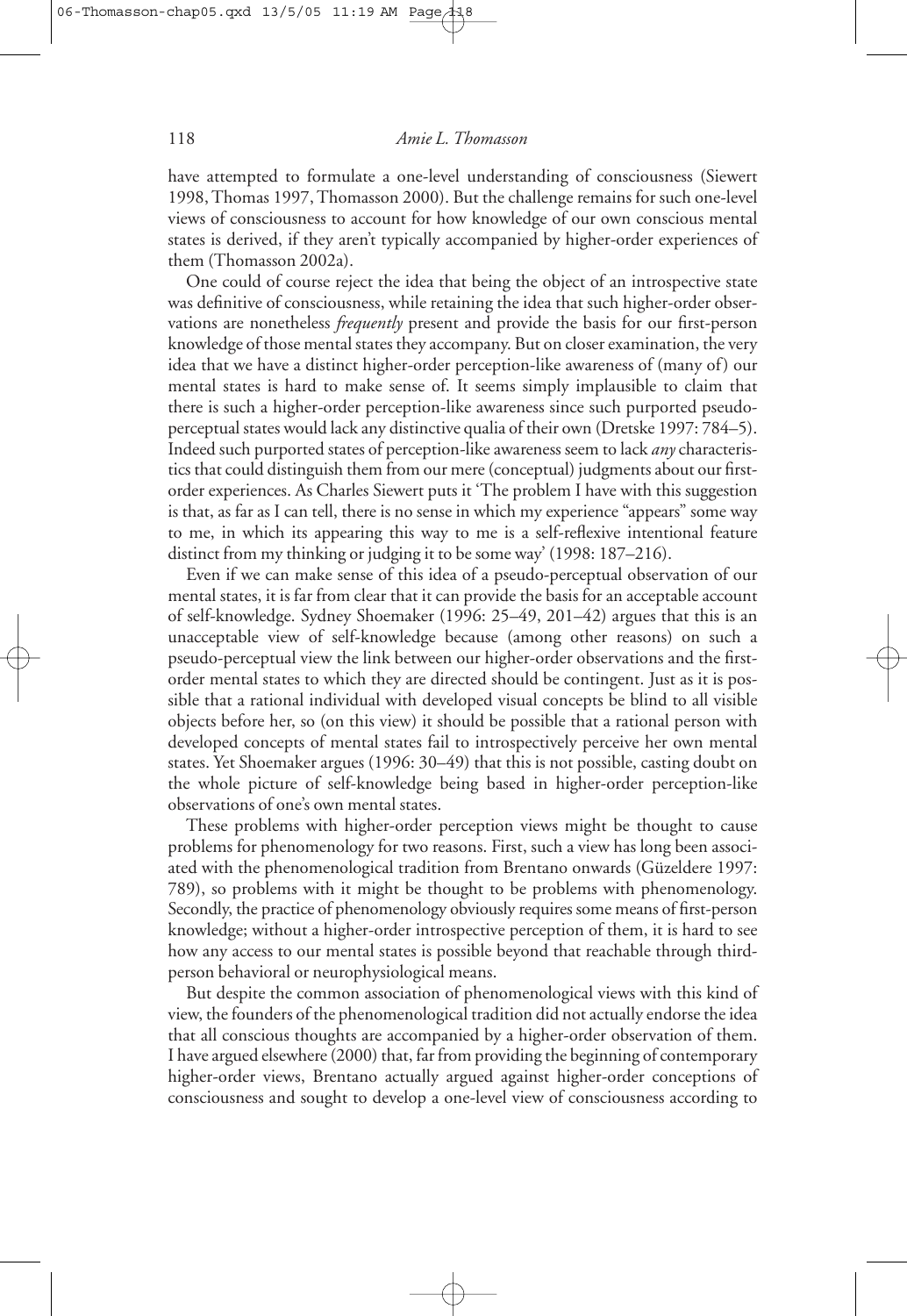which consciousness is intrinsic to those states that possess it, not imposed on them through being objects of other mental states. Brentano does, however, admittedly locate the source of our knowledge of our mental states in a kind of 'inner perception', which he distinguishes from what he calls 'inner observation', based in the fact that the former includes (as he puts it) a 'secondary' presentation built in to the original mental act itself, not a separate 'inner observation' of one act by a separate, higher-order act (1995: 29 and 128–9). Such a view would clearly be superior to higher-order views, if it could be made to work, but unfortunately it is not obvious whether (a) we have reason to think that all conscious states include such secondary presentations of themselves or (b) it is even possible for one and the same state to have both a 'primary object' and a 'secondary object'—and if not, the Brentanian view risks collapsing into a higher-order view after all (Thomasson 2000).<sup>4</sup>

Husserl goes further than Brentano, putting aside the theory that all consciousness is accompanied by an inner perception that takes first-order conscious states as objects, whether this inner perception is considered a separate act of observation or (as Brentano would have it) a secondary awareness built into the first-order act itself. He denies that such inner perception can be a source of infallible knowledge of our own mental states, since as long as our mental acts are taken as real psychological events that become the *objects* of consciousness (whether primary or secondary, higher-order or built-in), the object perceived will be *transcendent* in relation to the perception, with real features that forever outrun any of our experiences of it, and there will be room for inadequacy and error in that perception just as in the perception of 'external' objects. 'Exactly regarded, all psychic phenomena seen in natural or empirical-scientific attitudes are perceived transcendently' (Husserl 1913/2000, 860). Husserl not only rejects inner perception as the basis for infallible knowledge of our mental states, he even doubts that there are such inner perceptions accompanying all our conscious states. He calls Brentano's inner perception view 'a conception fraught with too many grave difficulties' (1913/2000, 543), and emphasizes that such a view remains extrinsic to phenomenology, as long as 'the need to assume the unbroken activity of inner perception cannot be phenomenologically demonstrated' (1913/2000, 543).

Nonetheless, the basic problem remains for anyone who takes seriously our apparent knowledge of our own experiences (even in situations where no outsider would have warrant for beliefs about them), and who hopes to save the possibility of a study of the mental from the first-person perspective: If not by means of a kind of inner perception, how is our apparent first-person knowledge possible at all?

# 2. OUTER OBSERVATION

An entirely different approach to self-knowledge has occasionally been proposed: that our apparent knowledge of our own mental states is based not in a special observation *of* our mental states, but in awareness at least apparently directed *outwards*, towards

⁴ See Smith (1986, and 1989: ch. 2) for a neo-Brentanian account of 'inner awareness' that is explicitly distanced from all higher-order accounts.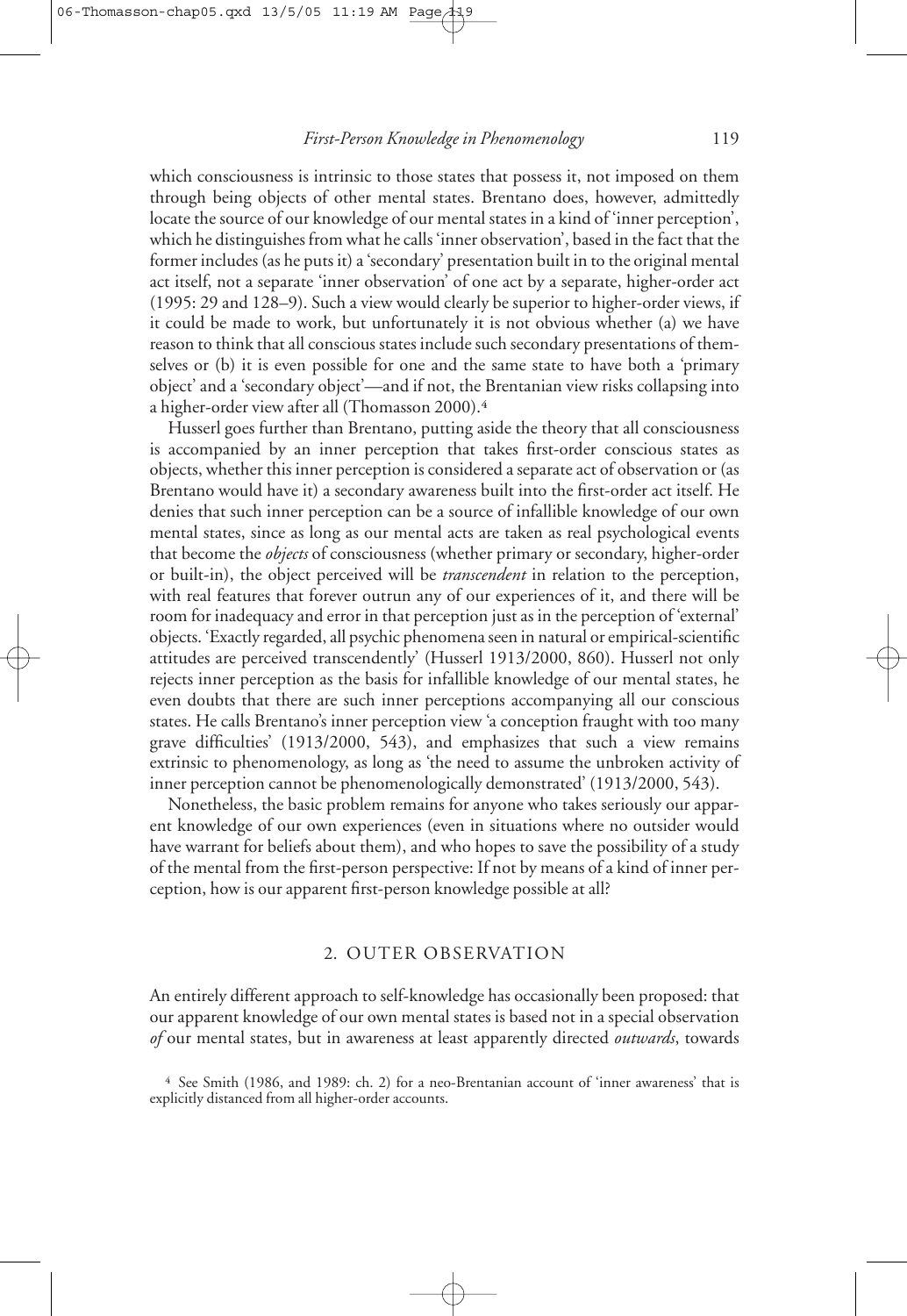the world (not towards our own minds).<sup>5</sup> Such is the basic insight of what I will call 'outer-awareness' views, views developed in some form by Wilfrid Sellars, Fred Dretske<sup>6</sup> and Sydney Shoemaker. I will suggest below that this insight also lies at the basis of Husserl's phenomenological method.

In the contemporary tradition, the idea was popularized by Sellars' (1956/2000) attempt to turn on its head the traditional empiricist idea that knowledge of the world is based on knowledge of our sense data, by urging that instead all sense-data talk, and indeed all talk about *appearances* is parasitic on world-talk: 'the concept of *looking green*, the ability to recognize that something *looks green* presupposes the concept of *being green*' (1956/2000: 43). On this view, we learn to employ 'looks' talk when we notice the fallibility of our 'is' talk, particularly in certain circumstances, e.g. as Sellars' mythical tie salesman John learns to shift from 'that tie is green' to 'that tie looks green' when he discovers the fallibility of his color judgments in odd interior lighting. So employing 'looks' talk is a way of withholding the commitment about the world that comes with 'is' talk, while retaining the same propositional content (1956/2000: 50).

But even if we begin from the observation that 'looks' talk arises from 'is' talk about the world, when once we decide to withhold our commitment about how the world *really* is, a critical question remains. Once we have arrived at 'looks' talk by means of this route, should our talk about how things look or appear to us be understood as:

- 1. Still talking about the world, but doing so non-committally, without making any claims, or:
- 2. Shifting to make (committing) claims about our experiences rather than the world?

Robert Brandom reads Sellars as holding the former view, that appearance sentences should not be understood as *reporting* any facts or making any claims at all (2000: 139–43). The whole point of appearance talk, on this view, is to *withhold* one's endorsement of claims about the external world, and so when John says 'that tie appears green to me', he should not be understood as making any kind of report, but rather 'evincing a disposition' to say that it *is* green (not even reporting that he has such a disposition) (2000: 139) 'in saying that something *looks* green, one is not endorsing a claim, but *withholding* endorsement from one' (2000: 142).

This sort of view is in fact not a view about the source of our apparent self-knowledge at all, since it denies that apparent claims about how things appear to one are reports that make genuine *claims* at all that could be candidates for knowledge. It is rather an explanation of the source of the *language* of looks-talk and of some of the distinctive features of that language that can be made without appeal to any sensory impressions or other 'inner episodes'. First, it explains the apparent incorrigibility of appearance

⁵ I'll speak of this as externally directed world-talk, since this is the paradigm case and makes it easy to speak of the difference (and relation) between experience of the world and knowledge about our experience. Everything that I say below, however, regarding the acquisition of experienceknowledge from world-oriented experience also goes for knowledge about our experiences that may be directed towards our own mental states or those of others.

⁶ For critical discussion of Dretske's 'displaced perception' view of introspection, see Aydede (2002) and Bach (1997).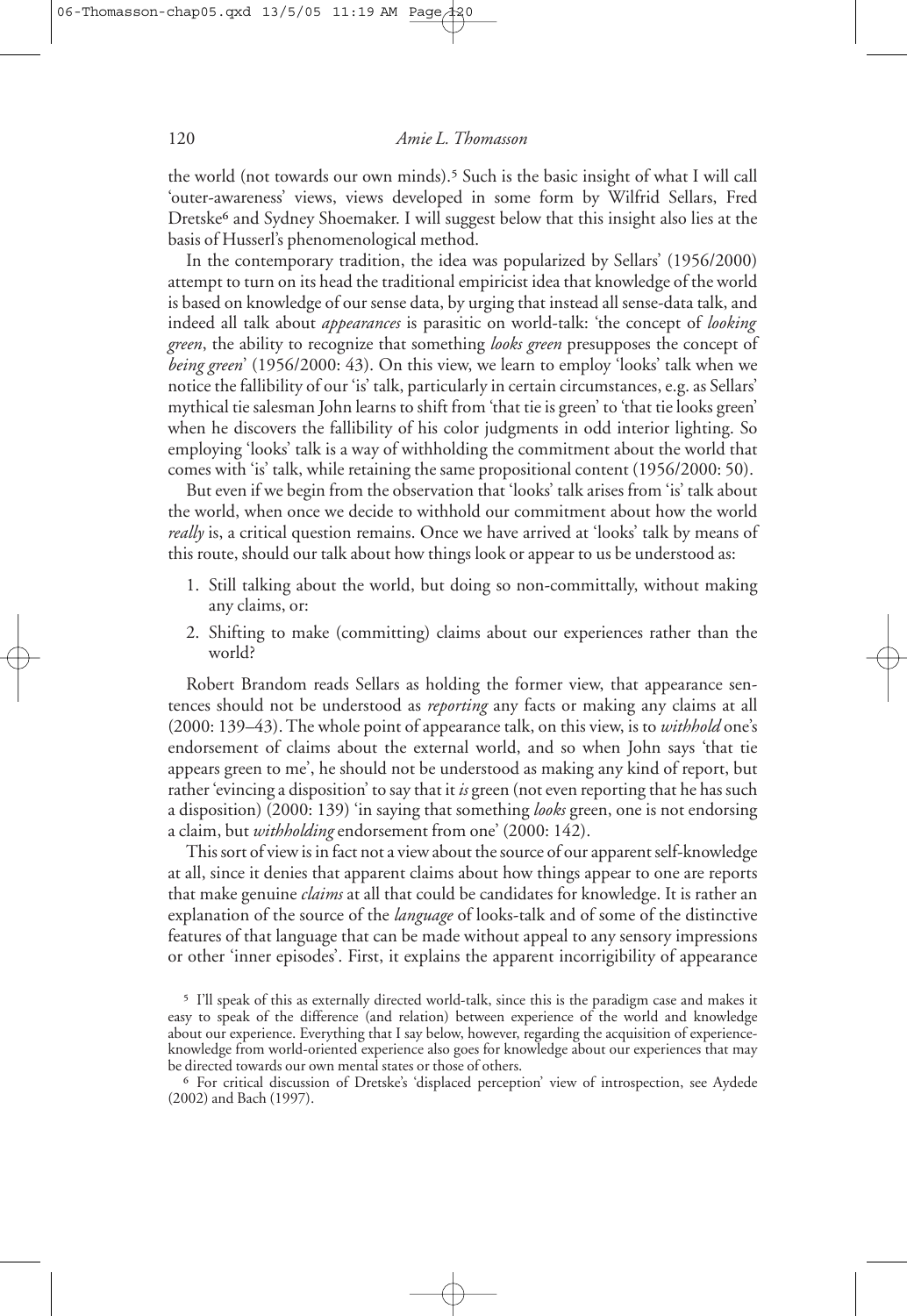06-Thomasson-chap05.qxd 13/5/05 11:19 AM

reports (and of first-person knowledge generally), since one cannot be wrong if one is not making a claim at all (though of course one cannot be *right*either, and so the claim that such appearance statements represent infallible knowledge *of* something would have to be dropped, if they are considered not to be reports at all). Second, it would also explain the impropriety of iterating looks-talk: It makes little sense to move from 'x looks red' to 'x looks like it looks red', since the commitment is already withheld in the initial move from 'x is red' to 'x looks red', as Brandom puts it 'There is no further withholding work for the second "looks" to do. There is nothing left to take back' (2000: 142).

But although I think there's something right about the idea that looks-talk derives from is-talk, and despite the above virtues of the view as Brandom describes it, several problems arise for the view that appearance talk does not make any claims, not even about one's own experience (or dispositions), but merely withholds endorsements from claims about the world. One problem Brandom mentions himself (attributing it to Joe Camp) is that certain uses of 'looks' talk, as in 'that looks blurry to me', involve terms such as 'blurry' that apply only to representations, not the world, and so can't plausibly be held to be merely describing the world non-committally (rather than describing appearances committally) (2000: 143–4 n. 11). Some other story will have to be told about how 'looks' talk functions in these cases.

A more general problem is that we can make statements about how things appear to *other* people (that chair looks green to John), and here we clearly are not merely evincing some disposition of *ours*.⁷ Such statements are pretty clearly descriptions, which may be right or wrong. We may be reporting on a disposition of his, but then we end up with a strangely disjunctive analysis of appearance statements: those in the first person are not making any reports at all, those in the third person are making reports about someone else's disposition. And if we have such a disjunctive analysis, then it seems (implausibly) that, while I can make claims about how things appear to John, John cannot correct me, for his apparent counter-statement 'no, it doesn't look green to me, it looks blue to me' is making no claim at all.

Perhaps the most telling problem for the no-commitment interpretation of all appearance talk is that we can *lie* about how things appear to us. Not wanting glasses, a child can lie and say the letters appear sharp to her when they appear blurry; an *unscrupulous* tie salesman can lie and say a certain tie looks blue to him (and thus should match perfectly) when it looks green to him; a person going deaf but desiring to keep that secret can say the television sounds loud and clear to him when he can barely make it out. Of course Brandom's Sellars could say that such individuals are being insincere by 'faking' their evincing of a disposition (as one might by saying 'ouch' when nothing hurt), but mere insincerity is not enough to capture the normal idea that these are *lies*, since a lie must be an insincere *and false* claim made with the intention to deceive others. If any appearance statement could, in principle, be a lie, such statements must be making *claims* about *something*, although it is clear that such statements are not making, but rather avoiding making, claims about the world.

⁷ This point was suggested to me by Charles Siewert.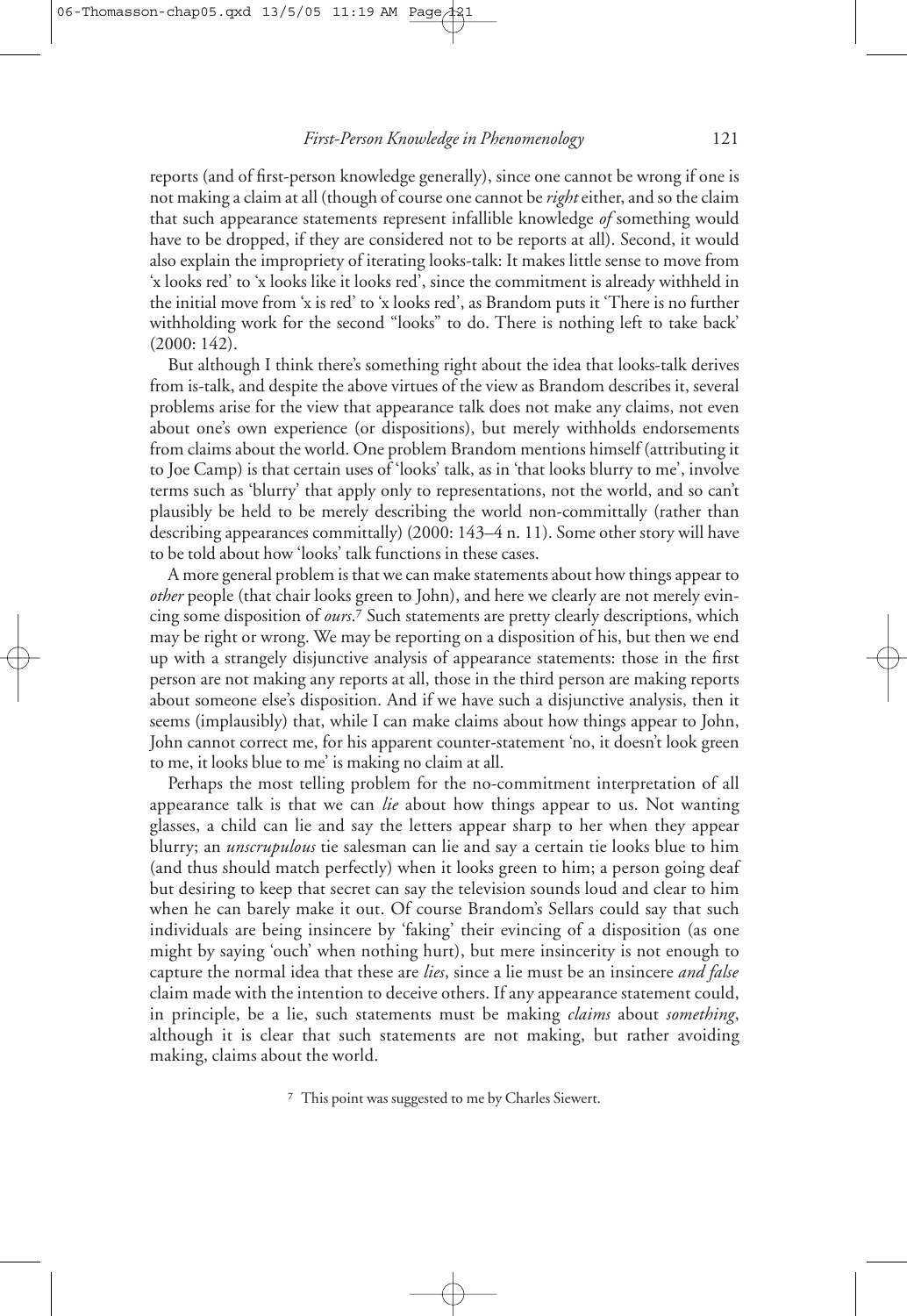While the 'no commitment' view of looks talk endorsed by Brandom's Sellars may have resources to respond to each of these problems individually, the very fact that it needs to offer a disjunctive analysis of talk about things looking blurry versus looking green, and of talk about appearances from the first- and third-person perspectives, combined with the need to refigure apparent data about the possibility of lying, suggest that taking looks talk as non-committal has serious costs—costs that, perhaps, only seem worth paying to those with other motivations for avoiding all talk of appearances or experiences. We may be able to offer a more uniform theory that better fits the pre-theoretic data by simply allowing that appearance statements involve a shift from talking about the world (especially or originally when our confidence about the world is undermined or put aside) to make (committing) claims about something else—our own experiences.

In fact, contrary to Brandom's interpretation, it does not seem that Sellars himself would deny that looks reports do involve commitment to certain claims, though the relevant claims, naturally, would be claims about one's own *experience*, not the world. He glosses his own view as follows: ' "x looks red to S" has the sense of "S has an experience which involves in a unique way the idea *that x is red* and involves it in such a way that if this idea were true, the experience would correctly be characterized as seeing that x is red." ' (1956/2000: 49). Similarly, while he argues vehemently against the idea of, e.g. red, triangular sense-data as the objects of 'immediate awareness' that provide the basis for knowledge of red, triangular things in the world, Sellars does not deny the existence of the relevant experiences or sensations, otherwise conceived, nor does he deny that there are legitimate forms of language that do involve making claims about them. As he says, this:

does not imply that private sensations or impressions may not be essential to the formation of these associative connections [between the word 'red' and red physical objects]. For one can certainly admit that the tie between 'red' and red physical objects—which tie makes it possible for 'red' to mean the quality red—is *causally* mediated by sensations of red without being committed to the mistaken idea that it is 'really' sensations of red, rather than red physical objects, which are the primary denotation of the word 'red'. (1956/2000: 64)

In the end, Sellars introduces the myth of Jones (1956/2000: 102–17) as a way of showing how talk of visual sense impressions (e.g.) may be introduced as a kind of *theoretic* talk of 'unobserved' episodes. According to the 'theory' championed by Jones, these impressions are supposed to be the (normal) effect of physical objects and processes impinging on our eyes, and are supposed to explain our overt verbal behavior, as well to explain why it sometimes looks to me as if there is a red object over there. But although it is introduced as theoretic talk, it is nonetheless ontologically committal talk about states of individual perceivers; like electrons, sense impressions are unobserved, but postulated on the basis of observations that they are used to explain (1956/2000: 104).

So while Sellars holds that statements about how things appear are ultimately derived not from a kind of pseudo-perceptual inspection of our own mental states or sense-data, but rather from withholding commitment about how the world is, ultimately he seems to acknowledge that appearance statements can be committal statements providing knowledge about something else: our own mental states.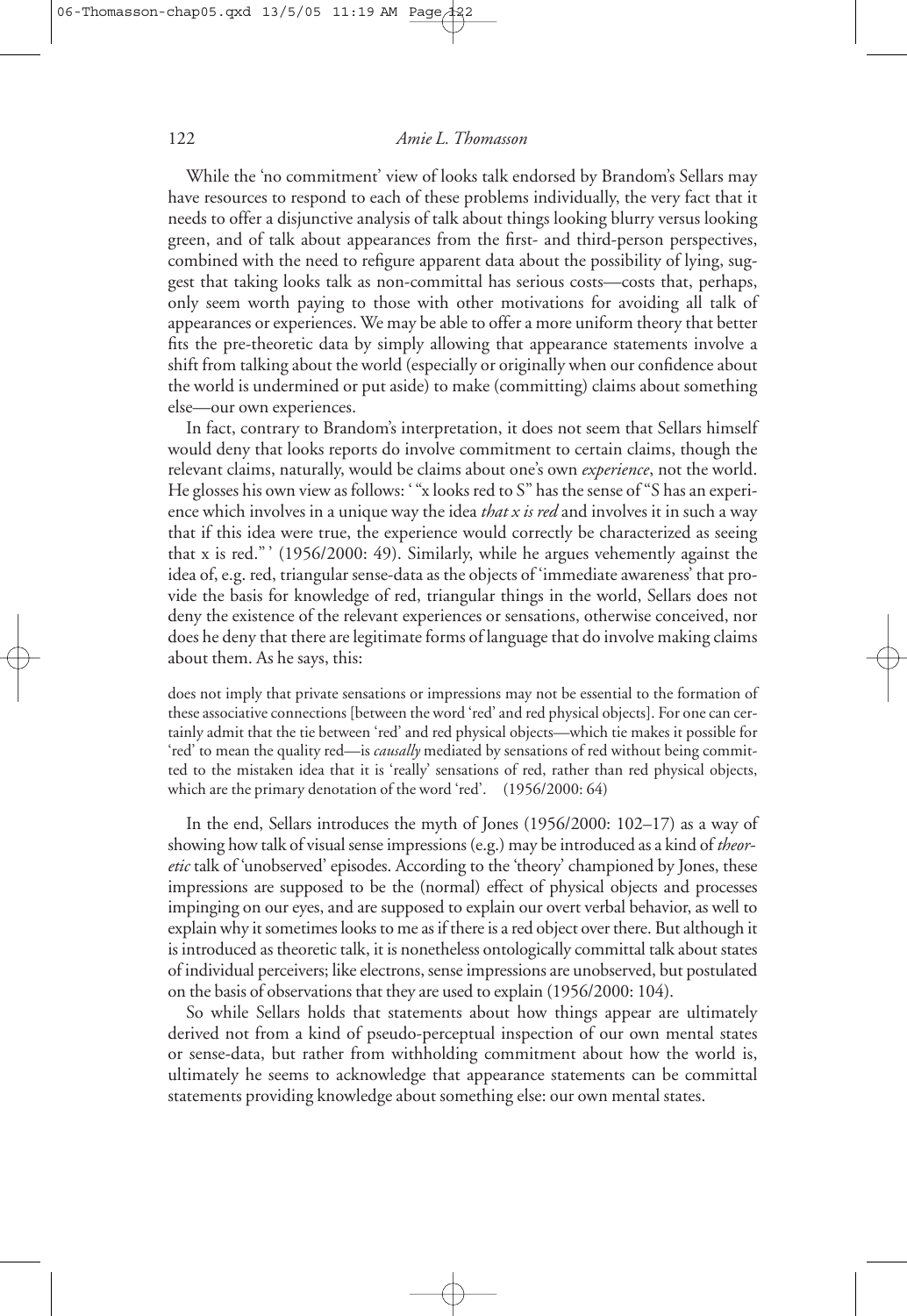# 3. PHENOMENOLOGICAL REDUCTION

The fundamental and revolutionary Sellarsian idea that knowledge of one's own mental states is based in outer-awareness of the world—while withholding commitment regarding its real existence and nature—is the centerpiece of Edmund Husserl's method of phenomenological reduction, developed more than forty years earlier. Indeed Husserl regarded the phenomenological reduction as his greatest discovery (Moran 2000: 12), for it was the method that was supposed to provide the route to acquiring knowledge in his new field of phenomenology.

The resemblance between Sellars' account of self-knowledge and Husserl's phenomenological method is not likely to be pure coincidence. As Sellars writes in his 'Autobiographical Reflections', as a young teaching assistant in Buffalo he was introduced to Husserl's work by Husserl's own student, Marvin Farber. He writes of Farber, 'His combination of utter respect for the structure of Husserl's thought with the equally firm conviction that this structure could be given a naturalistic interpretation was undoubtedly a key influence on my own subsequent philosophical strategy' (1975: 283). Unlike many in the analytic tradition,<sup>8</sup> Sellars did not see the work of phenomenology as separate from the conceptual analysis characterizing analytic philosophy, writing 'for longer than I care to remember I have conceived of philosophical analysis (and synthesis) as akin to phenomenology' (1978: 170). Moreover, Sellars elsewhere (1978, 170 and 1963/1991, 5; cf. Huemer forthcoming) makes repeated references to the Husserlian idea of 'bracketing', or withholding the natural commitments that our experiences are veridical (see below), which is the core of Husserl's method of phenomenological reduction. For example, in *Science, Perception and Reality*, Sellars writes that in speaking of the manifest and scientific images 'I do not mean to deny to either or both of them the status of "reality". I am, to use Husserl's term, "bracketing" them, transforming them from ways of experiencing the world into objects of philosophical reflection and evaluation' (1963/1991: 5).

There are of course substantial differences in the goals and contexts in which Husserl develops the phenomenological reduction, and those in which Sellars discusses appearance talk. Husserl is primarily concerned with developing a method practitioners can follow to enable them to acquire knowledge in phenomenology—not even with offering a theoretic account of how such knowledge is possible, though obviously the acceptability of the method presupposes that some account is available of how the method proposed could provide phenomenological knowledge. Sellars, on the other hand, is concerned to offer a philosophical account of the role of appearance talk in (especially world-oriented) empirical knowledge (and whether appearances can provide a 'given' that can form the basis for empirical knowledge). So in fact neither is primarily focused on providing a philosophical account of the basis for possible first-person knowledge. Nonetheless, strikingly similar accounts can nonetheless be drawn out of their work.

⁸ With the important discussion of Ryle, who arguably arrived at the idea that conceptual analysis is or should be the core project of philosophy based at least in part on his study of the work of Brentano and Husserl. See my (2002b).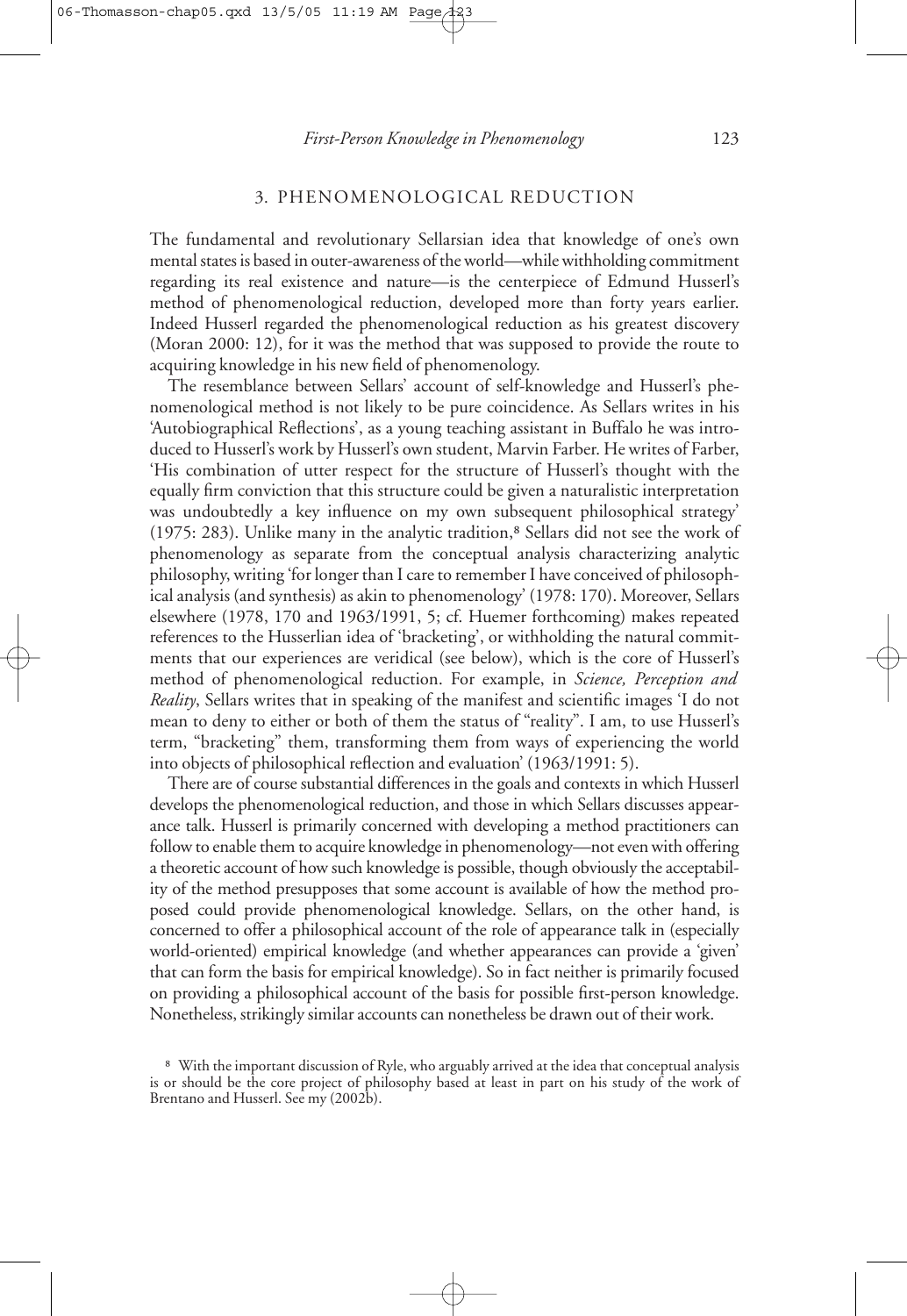Much as it was his loss of confidence in his own color judgments that brought Sellars' John to shift from talk about ties to talk about how things *look* or *appear* to him, so it is adopted as a general method by Husserl that to enable us to shift to consider *phenomena*, our ways of consciously and intentionally representing the world, rather than simply considering the world, we must bracket the assumption that our judgments are true, our experiences veridical:

When objects are intuited, thought of, theoretically pondered on, and thereby given to us as actualities in certain ontic modalities, we must direct our theoretical interest away from such objects, not posit them as realities as they appear or hold in the intentions of our acts . . . We must keep out the falsifying intrusion of all assertions based on the naïve acceptance and assessment of objects, whose existence has been posited in the acts now receiving phenomenological treatment. (1913/2000: 255–6)

There are also, however, some important differences between Sellars' observation that 'looks' talk arises from 'is' talk (allowing that we may ultimately gain knowledge about how things seem to us by observing the world and withholding commitment) and Husserl's recommendation of the phenomenological method as a way of acquiring phenomenological knowledge. First, Sellars' John makes the move to looks talk when he has some positive reason for doubting his world-oriented judgments (such as odd lighting). But for Husserl, employing the phenomenological reduction (as he repeatedly emphasizes) does not presuppose or entail any reason for *doubting* one's world-oriented experience, and in fact subjecting experiences to the reduction should not be considered a form of *doubting* them at all. If it were a matter of something like Cartesian doubt, then the phenomenological reduction would inevitably *change* the character (or force) of the original act to be studied, e.g. by altering the experienced *conviction that* P, to an experience of *doubting that* P, and thus alter the very phenomenon we sought to describe. While we might still be able to examine the content (that P), this would make it impossible in principle for such a method to provide insight into the force (or what Husserl calls 'thetic character') of mental states, since that would be transformed by the study itself.

Instead, phenomenological reduction is based in the method of 'bracketing' (*Einklammerung*), which:

is not a transformation of the thesis into its antithesis, of positive into negative; it is also not a transformation into presumption, suggestion, indecision, doubt (in one or another sense of the word); such shifting indeed is not at our free pleasure. *Rather it is something quite unique. We do not abandon the thesis we have adopted, we make no change in our conviction*, which remains in itself what it is so long as we do not introduce new motives of judgment, which we precisely refrain from doing. And yet the thesis undergoes a modification—whilst remaining in itself what it is, *we set it as it were 'out of action,' we 'disconnect it,' 'bracket it.'* It still remains there like the bracketed in the bracket, like the disconnected outside the connexional system ... (1913/1962: 97–8)

The use of the typographical term 'bracketing' is far from accidental, for it is rather like putting a linguistic assertion, command, question, etc. in quotation marks, to be studied as a piece of language rather than believed, followed, answered—but which leaves its force as well as its content intact to be studied, once it is placed in quotation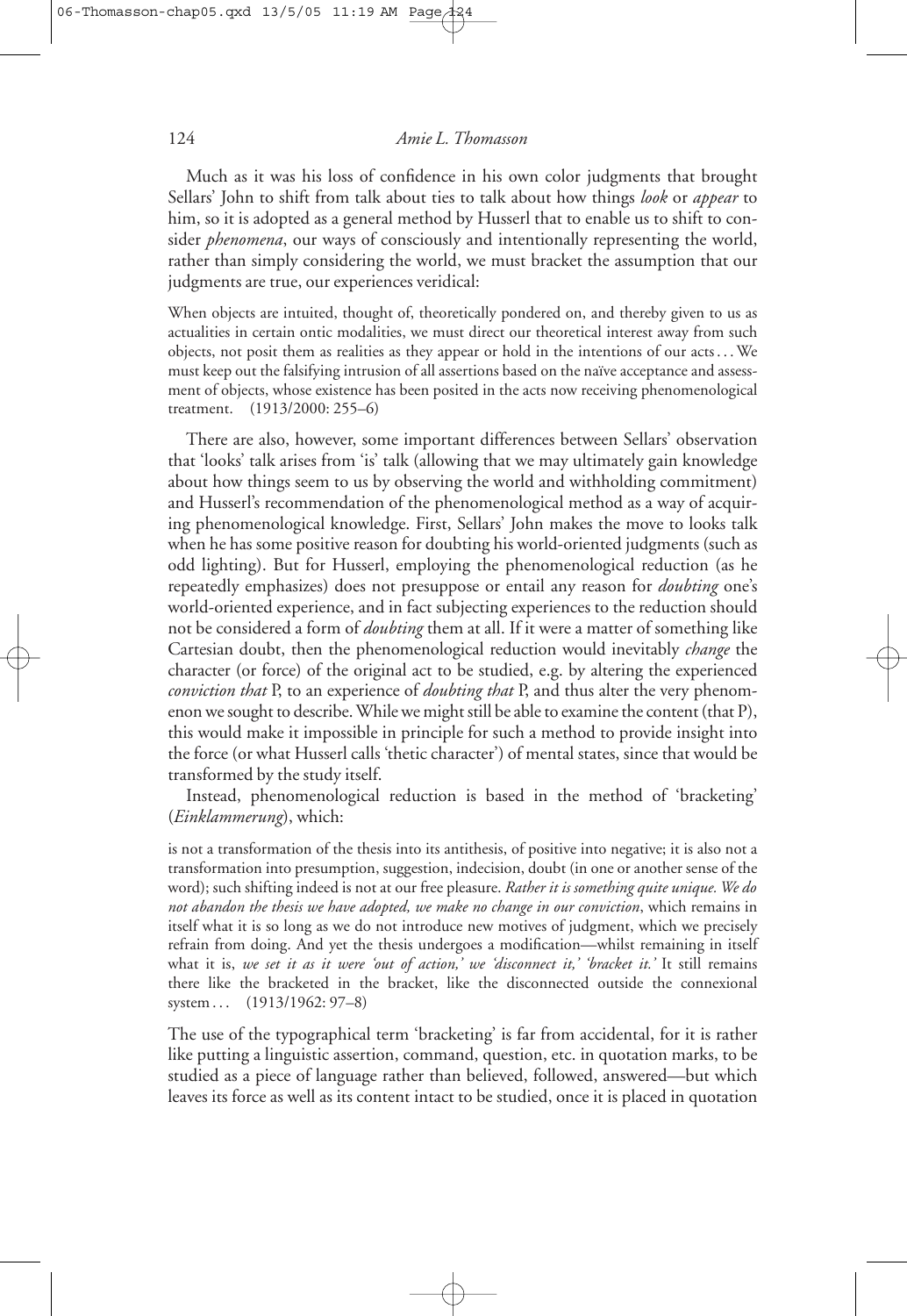marks. In fact, Husserl elsewhere explicitly draws out the parallels between the bracketing involved in phenomenological reduction, and the use of quotation marks in language, writing:

It is clear that all *these* descriptive statements [about the contents of perceptual acts], though very similar in sound to statements concerning reality, have undergone a *radical* modification of meaning . . . 'In' the reduced perception . . . we find, as belonging to its essence indissolubly, the perceived as such, and under such titles as 'material thing,' 'plant,' 'tree,' 'blossoming,' and so forth. The *inverted commas* are clearly significant; they express that change of signature, the corresponding radical modification of the meaning of the words. (1913/1962: 240)<sup>9</sup>

By placing a sentence in quotation marks, its force is not transformed from an assertion to a question, but rather it (force and content) is placed before us as an object of linguistic study, rather than remaining part of our living interaction with the world used to make utterances, issue commands, or pose questions. So similarly, the idea of bracketing in phenomenology is to preserve both force and content of the original experience (whether it is one involving conviction, doubt, etc.), but use the brackets to disconnect it from our ordinary world-directed concern so that it can be studied as a *phenomenon*, a way of experiencing the world, rather than being put to use in our engagement with the world: 'The thesis is experience as lived (*Erlebnis*), *but we make "no use" of it*' (1913/1962: 98).

A second difference between Sellars' and Husserl's accounts is that, for Sellars' John, looks talk arises in quite limited spheres—on those occasions where there is some room for doubting one's original experience. But Husserl employs the phenomenological bracketing or 'epoché' with a much broader scope—we are to bracket not just this or that individual thesis about the world represented in experience, but rather to bracket all at once the whole 'natural' view that there is a mind-external natural world of spatio-temporal, physical, biological, and cultural entities experienced by me:

We put out of action the general thesis which belongs to the essence of the natural standpoint, we place in brackets whatever it includes respecting the nature of Being: this entire natural world therefore which is continually 'there for us', 'present to our hand,' and will ever remain there, is a 'fact-world' of which we continue to be conscious, even though it pleases us to put it in brackets. If I do this . . . I do not then deny this 'world', as though I were a sophist, I do not doubt that it is there as though I were a sceptic; but I use the 'phenomenological' epoché, which completely bars me from using any judgment that concerns spatio-temporal existence. (1913/1962: 99–100)

The fact that this bracketing is wholesale in scope is crucial, since it can thereby aim to enable us to grasp the full character of our phenomena: not just 'individual' mental states (which in fact are never entirely separate from each other), but such broader features as the field of consciousness as a whole, the unity of consciousness, the implicit background in conscious experiences, time-consciousness, etc.

The most crucial difference between Husserl and the Sellars *of Brandom's interpretation* (seemingly different from the historical Sellars), however, is that for

⁹ For further discussion of the idea of 'quotation' of the content (noema) of an experience, see Smith (1971).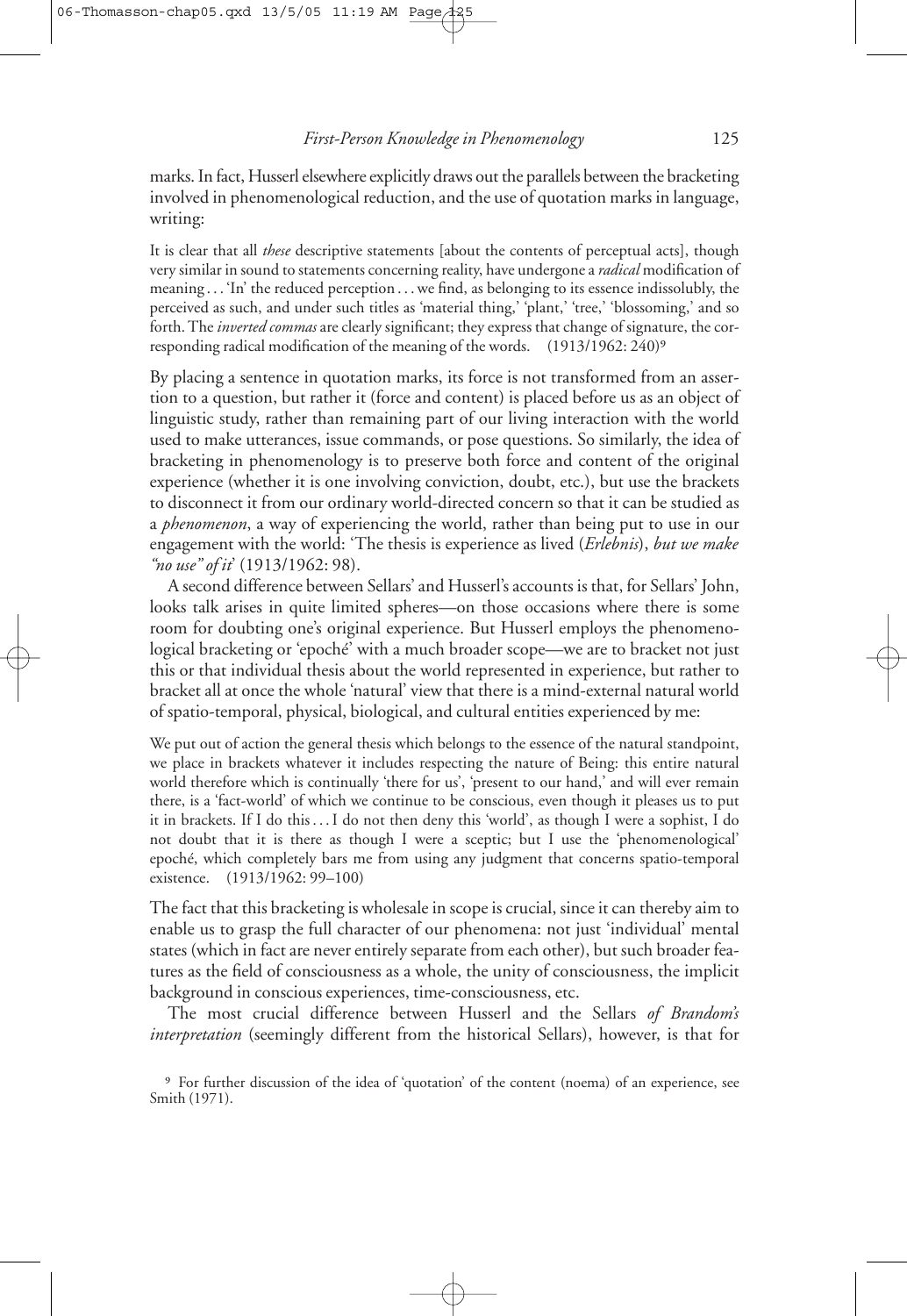Husserl the withholding of world-regarding commitment is not the end of the story, but rather is supposed to provide the means for acquiring a whole new branch of knowledge: knowledge about experience and its ways of representing (or intending) the world.<sup>10</sup> The goal of the phenomenological reduction is '*the winning of a new region of Being*. . . the Being to be thus shown up is neither more nor less than that which we refer to on essential grounds as "pure experiences" "pure consciousness"' (1913/1962: 101). It is consciousness, or conscious experience, that remains 'leftover' after the bracketing of phenomenological reduction, and so it is that reduction that enables us to turn from our customary interest in the world represented to gain knowledge about consciousness itself and the ways in which it represents an external world to us: '*Consciousness itself has a being of its own which in its absolute uniqueness of nature remains unaffected by the phenomenological disconnexion*. It therefore remains over as a "*phenomenological residuum*," as a region of Being which is in principle unique, and can become in fact the field of a new science—the science of Phenomenology' (1913/1962: 102).

It is important to note that it is knowledge of consciousness in this full-blooded sense as *intentional* that is the target of Husserl's phenomenological method—he seeks knowledge of how we *represent* or *constitute* the world and its features in our experience, not knowledge of mere sensory qualia (1913/1962: 226–30). In fact according to Husserl, experiences to be considered by phenomenology have both a 'material' or sensuous/qualitative component, and a 'formal' or 'noetic' component, which 'animates' and 'bestows meaning on' the sensory stratum, making the experience intentional (1913/1962: 226–7). Of these, 'the incomparably more important and fruitful analyses belong to the noetical [intentional] side' (1913/1962: 230). I will return in Section 4 below to discuss the problem of knowledge of mere sensory qualia.

Ultimately, it is not knowledge of my or anyone's *individual* conscious experiences that Husserl hopes to acquire through phenomenology, but rather of the *essences* of *types* of conscious experience and their interrelations. Thus Husserl follows the first stage of world bracketing with a second stage of phenomenological reduction: Bracketing also the question of the real existence of my (or anyone's) individual experiences *qua* individual occurrences to focus instead on the relevant *essences* involved.<sup>11</sup> In the remainder of this essay, however, I will focus just on the first stage of reduction, as this is most immediately relevant to answering our central question of what the source could be for our apparent first-person knowledge of our own experiences.

According to Husserl, the method of bracketing is supposed to reduce our mental acts to their *intentional content* and intentional mode or force—that is the sense in which the method involves a 'reduction'. Thus phenomenological method is based on a *shift of attitude* within our experiences: regarding them merely as *appearances*,

<sup>&</sup>lt;sup>10</sup> As I have argued above, it seems that the historical Sellars actually allows that we may talk committally about, and acquire knowledge of, mental states themselves (thus agreeing with Husserl). Nonetheless, Sellars' idea that talk of these states is introduced as a kind of *theoretic* talk analogous to the talk of the theoretical posits of the natural sciences is apparently un-Husserlian.

 $11$  The account of phenomenological method given here follows that in the second edition of the *Logical Investigations* and *Ideas*. Husserl's exposition of the method varies, and other stages of the reduction are described in later Husserlian texts.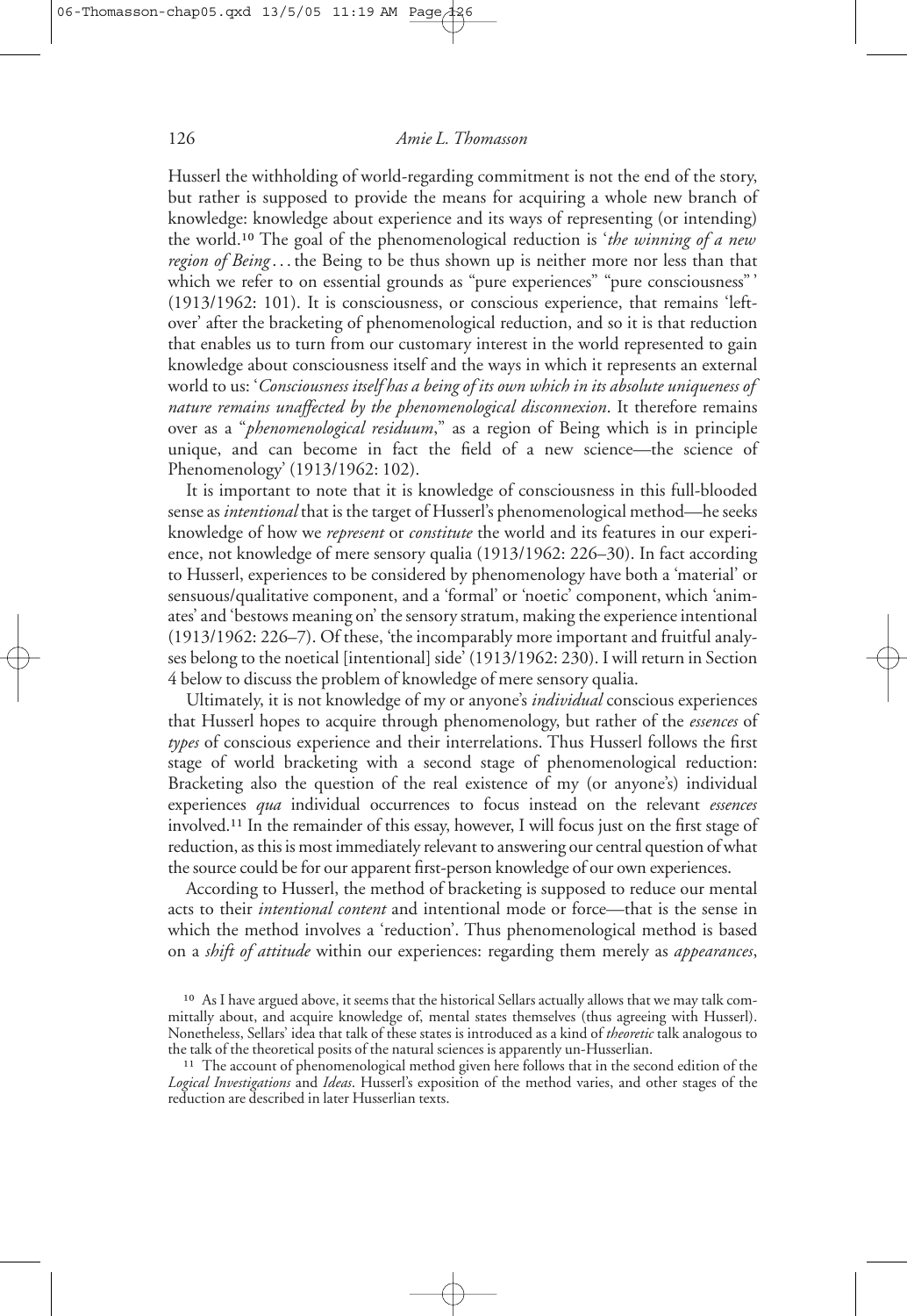06-Thomasson-chap05.qxd 13/5/05 11:19 AM

as *representing contents*, rather than simply *using* them to acquire information about the world. This method may potentially be applied to any first order conscious state (though in fact we often do not apply them), and so potentially can provide selfknowledge of any such state by 'modifying' it in reflection (1913/1962: 106–7), to enact 'a shifting of the glance from something we are conscious of objectively to the subjective consciousness of it' (1913/1962: 201):

*every variety of 'reflexion'* has the character of a *modification of consciousness*, and indeed of such a modification as every consciousness can, in principle, experience.

We speak of modifications here just in so far as every reflexion has its essential origin in changes of standpoint, whereby a given experience or unreflective experience-datum undergoes a certain transformation—into the mode, that is, of reflective consciousness... *Every* experience can now be translated in accordance with essential laws into reflective modifications... (1913/1962: 200–1)

But what are these modifications in standpoint, these transformations, effected by bracketing, that can bring me from experience of the world to apparent knowledge of something else entirely—the intentional structures of my own conscious states? The first thing to emphasize is that they are *not* a matter of acquiring additional empirical information via further experiences; instead, they are based in *a priori* 'essential laws' regarding the *essences* of the kinds of experience involved:

We must, however, be quite clear on this point that *there is no question here of a relation between a psychological event—called experience (Erlebnis)—and some other real existent (Dasein)—called Object—*or of a *psychological connexion* obtaining between the one and the other *in objective reality*. On the contrary, we are concerned with experiences in their essential purity, with *pure essences*, and with that which is *involved in* the essence *'a priori' in unconditioned necessity*. . . In the very essence of an experience lies determined not only *that*, but also *whereof* it is a consciousness, and in what determinate or indeterminate sense it is this. (1913/1962: 108)

So we are looking for general *a priori* laws governing these 'essences' of experiences, which enable us to shift from world-oriented experience to a reflective knowledge of our own mental states.

These laws seem, quite generally, to be what Husserl would call 'logical' laws describing the essential connections among the concepts involved—and revealing them is closely allied to what would later be called 'conceptual analysis'. (Husserl understands logic not merely in terms of a system of formal syntactic operations, but also as encompassing relations among concepts or meaning types.) Indeed as I have argued elsewhere (2002b), the form of conceptual analysis of mental state types that Ryle popularized and practiced is a direct development of the work on the 'essences' of types of conscious state developed by Husserl and earlier by Brentano.

Husserl says less than one might hope about exactly what these laws are and how the relevant transformations work, but his remarks and practice will provide the basis for an answer. Consider the following passage:

It is an *essential insight*. . . that, from the objectively given, as such, a reflective glance can be transferred to the object-giving consciousness and its subject; from the perceived, the corporeally 'there' to the perceiving act; from the remembered, as it 'hovers' before us as such, as 'having been,' to the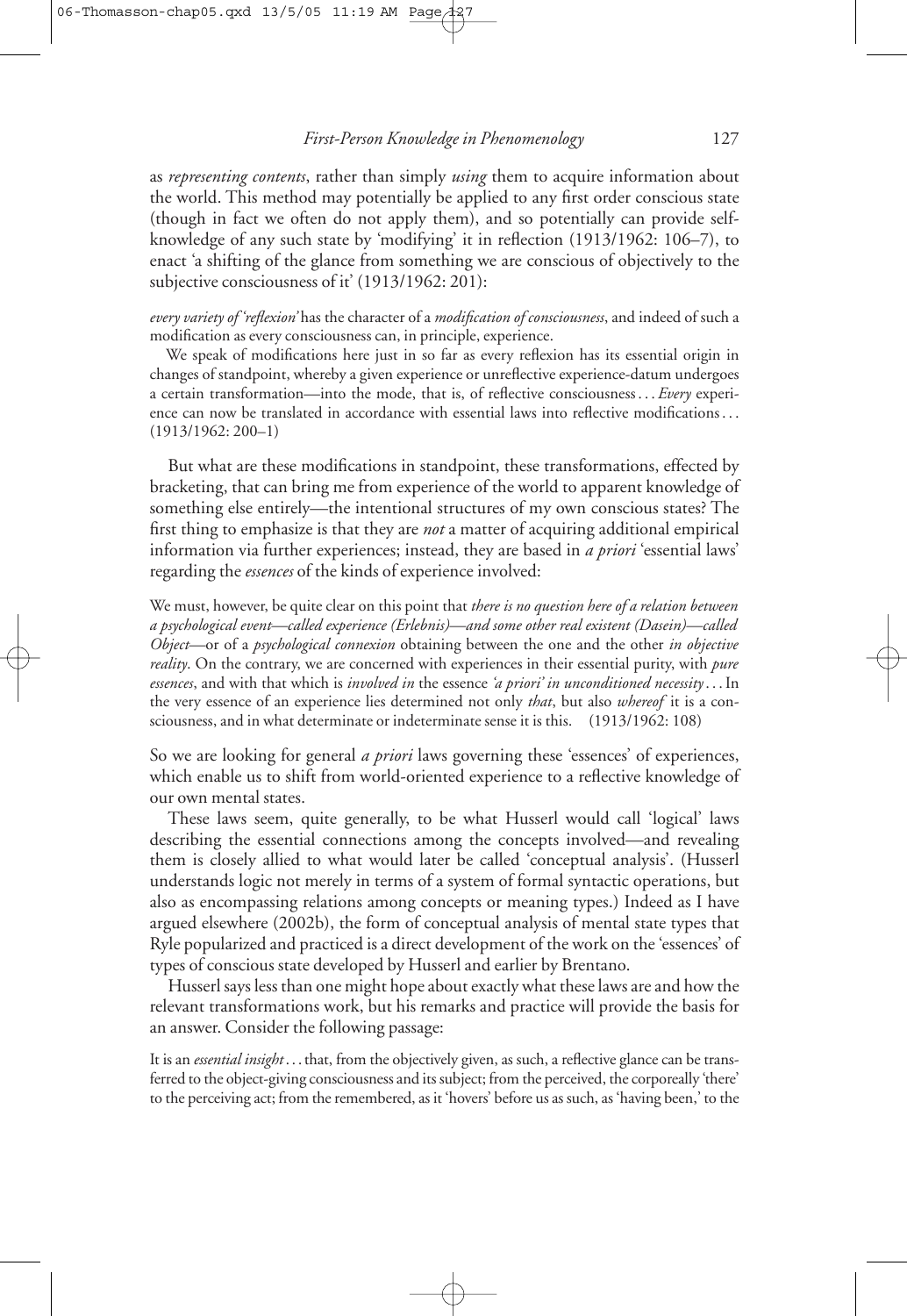remembering; from the statement as it comes from the given content to the stating activity, and so forth . . . It is evident that essentially . . . it is only though reflexions of this kind that such a thing as consciousness or conscious content. . . can become known. (1913/1962: 209–10)

These remarks suggest that it is part of the very idea of experiences of these sorts that a certain cognitive transition is permitted from represented to representation; and that the shift from consideration of objects known to the representing consciousness parallels a shift one can make from the 'content' of a statement to the 'stating activity'. Indeed '*Every* experience can now be translated in accordance with essential laws into reflective modifications' (1913/1962: 201).

The 'essential laws' enabling us to transform first-order, world-oriented experiences, to knowledge of our own mental states, involve licenses to move from intending (or 'meaning') a certain object or state of affairs (e.g. the blooming pear tree) to intending (or 'meaning') the experience that enabled us to intend it (1913/1962:  $240-1$ ). In the section that follows I will attempt to draw out a story in contemporary terms to elucidate how such transformations might work. While the terms of discussion are not Husserl's own, the exposition is intended as a way of showing (perhaps more clearly than Husserl's own words can in the contemporary context) how such a method of phenomenology may provide a source for least a great deal of apparent first-person knowledge without adverting to any pseudo-perceptual observations of experience.<sup>12</sup> The logical transitions will be easiest to see if we separate them out into two steps (not explicitly distinguished by Husserl), and if we begin not directly with the transition from (e.g.) the perceived to the perceiving act, but rather from the case Husserl himself acknowledges as parallel: the transition from a statement to stating activity.

## 4. THE COGNITIVE TRANSFORMATION VIEW

Suppose someone states 'Bonnie is on the train'. Normally, in our 'lived' experience, such a claim directs our attention to the state of affairs represented, involving Bonnie and the train, and we are unconcerned with the meaning or force of the claim itself. It can, however, happen, e.g. in cases where some doubt arises about the trustworthiness of the reporter, that we shift our attention, and retreat to note only that Bob stated that Bonnie is on the train. Much the same retreat to explicitly noting the representational content and force of the original claim occurs in cases where the truth of the claim is not actually relevant or in question—e.g. when it appears in a work of literary fiction, a critic may be concerned not with Bonnie and the train (both of which are acknowledgedly fictional), but rather with the fact that *according to the story* Bonnie is on the train. Similarly, in cases of testimony in court, the retreat must be made whether or not there is any positive reason for doubting the witness—to suspend judgment on the truth of the claim, and consider only the fact that, according to the witness, Bonnie was on the train.

 $12$  Despite its fundamental similarity to the Sellarsian account, I do not intend to imply that the Cognitive Transformation view below is an exposition of Sellars or a view he would have endorsed.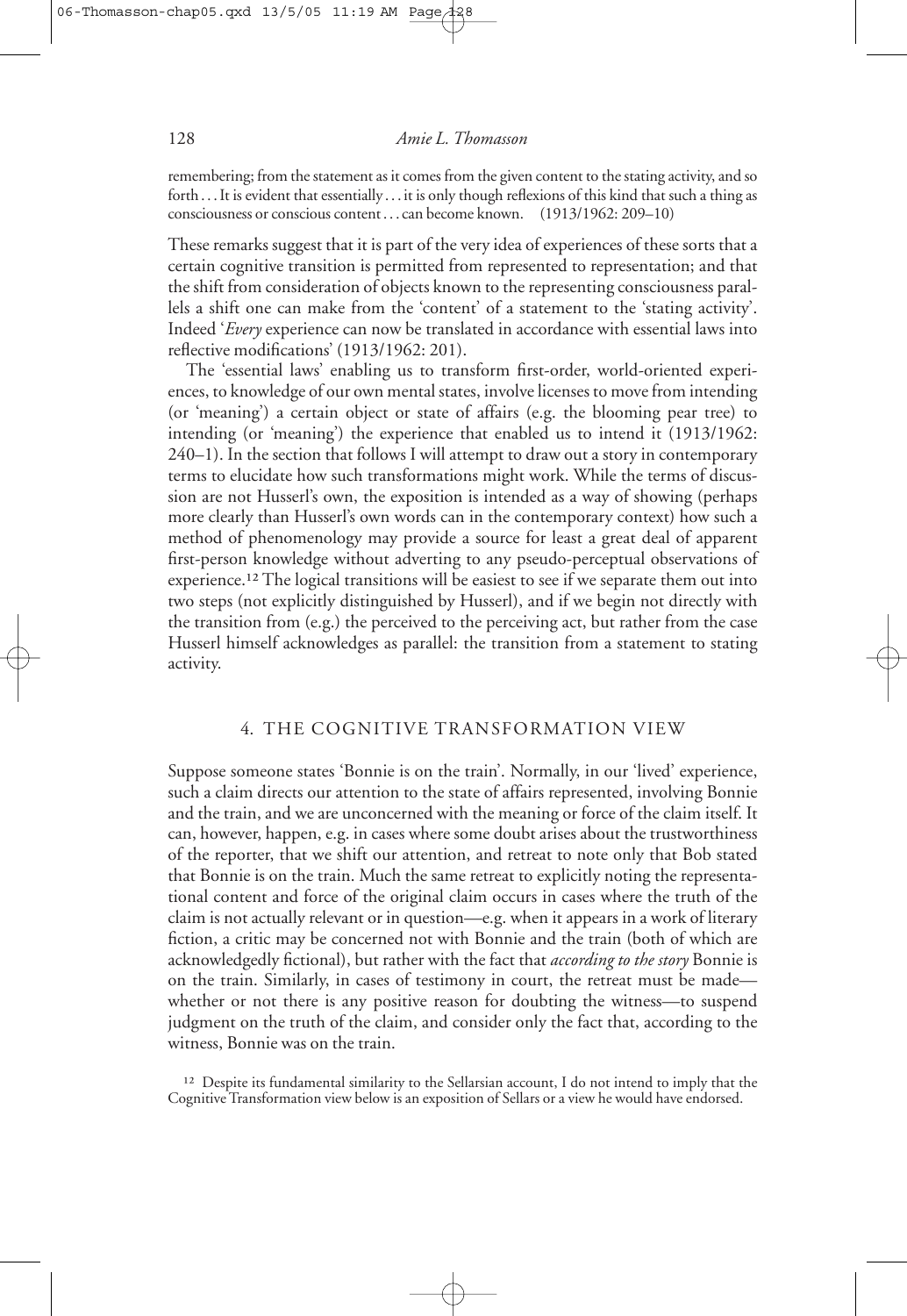Cognitive transformations that take us from the original *use* of a *basic* sentence ('Bonnie is on the train') to a *transformed* sentence expressly *about* what is asserted, questioned, commanded, etc. ('It was stated that Bonnie is on the train'), I will call 'reductive' transformations, since they involve reducing the claims made in the original use of the sentence to claims merely about its representational content and mode. This kind of transformation is widely used in discussions of works of fiction, of the content of failed theories, of testimony, etc. in which transformations are made from the relevant pretense of asserting things about people (in the fiction case), or attempts to assert truths about the world (in the case of theory or testimony), to discuss what is true *according to* the story, theory, or witness. We can then talk about what was stated *according to* the witness while being entirely noncommittal on whether the witness was speaking the truth. In all of these cases, the retreat from the use of the statement to the description of the stating activity preserves us from certain sorts of error: 'It was asserted that (or according to the story, or witness) Bonnie was on the train' does not rely for its truth on any claims about Bonnie or the train (nor even about there being such individuals). So we move to what is at least a more secure epistemological ground, protected from certain kinds of error to which the original claim was subject.

There is an intimate logical<sup>13</sup> relationship between the basic and transformed sentence—namely that the appropriate *use* of the original world-oriented sentence is logically sufficient to guarantee the *truth* of the latter sentence. According to the rules of use of the concept *stated*, Bob's assertion 'Bonnie is on the train' provides logically sufficient conditions for it to be true that 'It was stated that Bonnie is on the train' (though not for 'Bonnie is on the train' to be true). Such transformations have two aspects: The content (Bonnie is on the train) is transformed into a proposition (that Bonnie is on the train), and the force (stated) is extracted from the *way* in which the proposition is presented in the basic sentence (in this case assertion). A different, say, questioning expression of the same propositional content in the basic sentence 'Bonnie is on the train?' would license transformation (ultimately) to 'it was asked whether Bonnie is on the train'.

Reductive transformations may be subjected in turn to hypostatizing transformations, so that we can move in the first instance from 'Bonnie is on the train' to 'it was stated that Bonnie is on the train' to nominalize 'stated' and get 'the statement that Bonnie is on the train was made'.<sup>14</sup> While the basic sentence mentioned only Bonnie and a train, at this stage we clearly have introduced a singular term for a kind of thing not mentioned in the original sentence (a statement), where that singular term is

<sup>&</sup>lt;sup>13</sup> Again, in something like Husserl's broad use of 'logic'.

<sup>&</sup>lt;sup>14</sup> The discussion here parallels in certain respects Stephen Schiffer's (1990, 1994, 1996) work on pleonastic transformations yielding terms for events, states, fictional characters, etc. But it is important to note that, although the singular term 'the statement' was derived through these hypostatizing transformations, this should not give us the slightest inclination to think that statements don't really exist, aren't to be taken ontologically seriously, or aren't *really* anything different than people and trains. In Thomasson (2001) I argue that the general move from noting that a certain term is pleonastically derivable to treating its referent as being language-created or having an ontologically reduced status is not successful.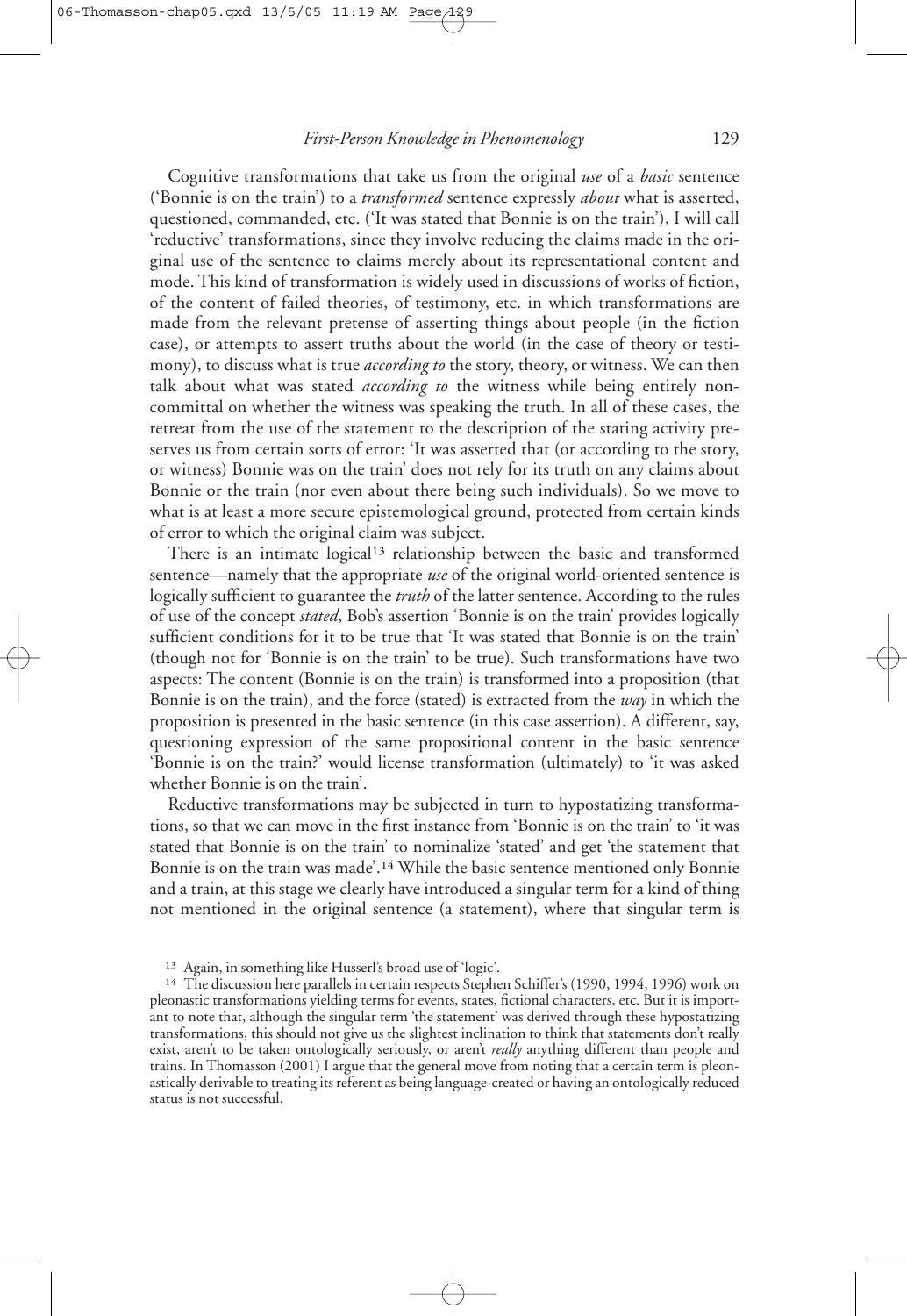apparently guaranteed to refer, given the original use of the basic sentence.<sup>15</sup> These transformations, similarly, seem to be licensed by the logical relations among the concepts involved: Part of possessing the concept of 'statement' is being able to make the hypostatizing move from 'x stated that P' to 'the statement that P was made', and to recognize that move as irreproachable when made by others.

As Husserl remarked, the shift one can make from the 'content' of a statement to the 'stating activity' parallels the cognitive shift from consideration of objects known to the representing consciousness.<sup>16</sup> In fact, I think that these cognitive transformations we have seen in the case of language (from statement to stating activity), also apply to experiences, and can provide a way to understand and explain the relevant cognitive transitions Husserl spoke of as forming the basis for phenomenological method, and for understanding how certain forms of self-knowledge may come about without requiring an introspective observation of our experiences.

Knowledge of our own experiences, their contents, and representational modes, it seems, is achieved by transforming our original world-oriented experience by means of both a reductive and a hypostatizing cognitive transformation. We begin with the performance or 'use' of experiences, in which they are normally simply employed in our activities of understanding and interacting with the world. The first transformative stage involves a reductive transformation from these experiences that present the world as being a certain way, to judgments about how things seem to me, i.e. from being visually presented with a red apple, to making the judgment 'it appears as if there is a red apple'. As in the linguistic case, these transformations are licensed by the logical connections between the use or performance of the original conscious act and the conditions of satisfaction for applying a term such as 'appears', which are guaranteed to be fulfilled given the original apple-oriented experience. Understanding such relations, and being able to make the move from visual presentation of a state of affairs that P to claiming 'it appears that P' is at least in part constitutive of competent possession of the concept *appears*.

But *pace* Brandom's Sellars, the derivation of 'appears' talk from 'is' talk (or *appearance* judgments from *is* judgments) does not mean that we should take such statements as merely revoking commitments about the world without making any new claims. There are implicit claims already in the reductively transformed sentences about the way things appear to us—commitments that may be made explicit by engaging in a separate hypostatizing transformation from talk (or judgment) about

<sup>16</sup> Sellars also notes a parallel between the ability to talk about what statements of various sorts *mean* and the acquisition of mental concepts: 'For characteristic of thoughts is their *intentionality, reference*, or *aboutness*, and it is clear that semantical talk about the meaning or reference of verbal expressions has the same structure as mentalistic discourse concerning what thoughts are about' (1956/2000: 93).

<sup>&</sup>lt;sup>15</sup> While the examples I have treated so far are linguistic, they appear to be instances of a quite general license to make a cognitive shift from a represented entity to talk about the *representation* as such. Similar transformations are also licensed, e.g., from a pictured woman in a hat in a photograph, to the judgment that there is a photographic representation as of a woman in a hat (again, one that can be made without prejudging the facts in a courtroom, and shifts the subject of discussion from the be-hatted woman to the photographic image), or from (apparent) observation of people in movies to discussion of the visual presentation in the movie, and what is the case according to it.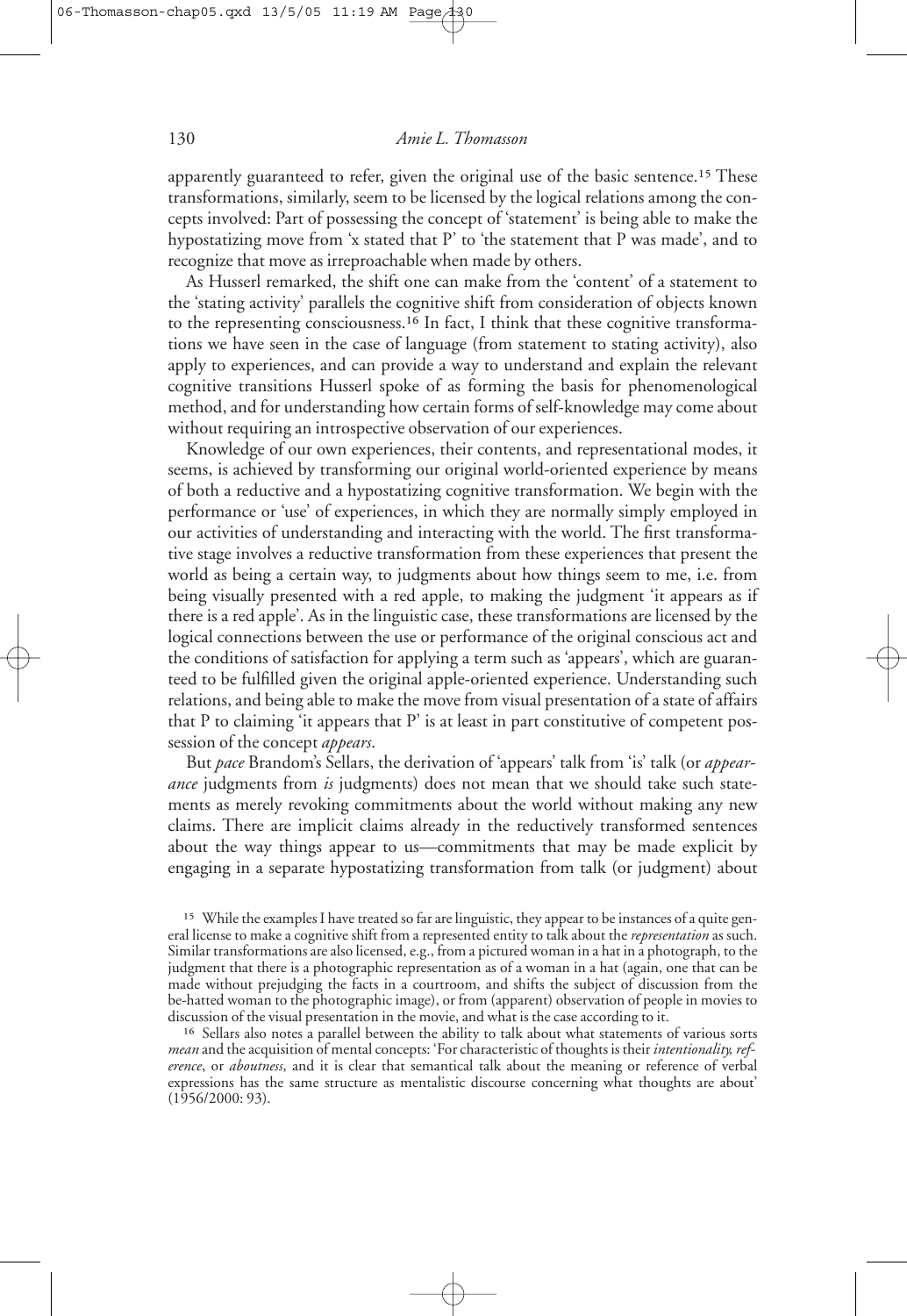06-Thomasson-chap05.qxd 13/5/05 11:19 AM

how things appear to be, to talk (or judgment) explicitly about appearances.<sup>17</sup> As in the linguistic case, the reductive transformation can be subjected in turn to a hypostatizing transformation, so from 'it appears as if there is a red apple' we can get 'there is an appearance as-if of a red apple' or 'there is a red-apple-appearance'. By this route, we acquire a singular term for a new kind of entity—in this case an appearance—not mentioned in the original experience (which was only about an apple). And again in this case, the singular term so derived is guaranteed to refer to the newly named kind of entity (an appearance), whether or not the original experience was veridical. Part of possessing the concept of *appearance* is knowing that one may legitimately make the hypostatizing inference from 'it appears that P' to 'there is an appearance as-if P'. These later hypostatizing transformations are what enable us to speak (or think) of appearances, experiences, etc. as the subjects of our sentences, and thus to acquire knowledge about our own experiences and their content based on what were originally thoughts, experiences, etc. directed outwards towards the world.<sup>18</sup> Together, these reductive and hypostatizing cognitive transformations can help explain how it was that Husserl thought the phenomenological method of bracketing could enable us to acquire knowledge of a 'new region of Being'—that of consciousness and its ways of representing the world (including appearances, thoughts, etc.)—based in firstorder world-oriented experience, the practice of bracketing, and competent deployment of the relevant experience concepts.<sup>19</sup>

A difficulty commonly raised for outer-observation accounts of self-knowledge is that, even if they can provide a story about how we can know the *content* of our experiences, they inevitably leave out the mode or force of those experiences, so we cannot know whether we are believing, doubting, or entertaining the proposition that P, or seeing, hearing, or smelling P. This is why understanding the bracketing properly is important—as not involving a change in the original mode or force of the experience (e.g. from one of belief to doubt), but rather simply placing the force 'out of action' by setting it in typographical marks for examination *as* a way of presenting (e.g. affirming) the proposition that P rather than doubting what is presented. Just as the linguistic case involved transforming both the content of the original speech-act and its mode (whether as asserting, questioning, doubting, etc. that Bonnie is on the train),

<sup>17</sup> And just as the derivation of the term 'statement' gave us no reason to think that there aren't *really* (in an ontologically robust sense) statements, so similarly, the fact that we can arrive at experience terms through these kinds of cognitive transformation gives us no reason to think that there *really* aren't experiences, or that these are somehow ontologically 'deflated' or reducible to the entities represented.

<sup>18</sup> This is an idea Sellars seems to just notice, but not develop, as he writes in describing how Jones could train people to reliable non-inferentially report on their own sense impressions: 'Notice that the evidence for theoretical statements in the language of impressions will include such introspectible inner episodes *its looking to one as though there were a red and triangular physical object over there*, as well as overt behavior' (1956/2000: 115).

<sup>19</sup> This account bears some resemblance to Shoemaker's account of self-knowledge as supervening on first-order beliefs and desires, plus rationality and possession of the relevant concepts (1996: 34). They differ somewhat, however, e.g. in the elucidation of the cognitive transformations involved, and in the fact that the Husserlian account does not entail that there is any (even tacit) self-knowledge in cases in which the relevant transformations are not *explicitly* undertaken by people competently possessing the relevant concepts, and so does not include a self-intimation thesis for any mental states.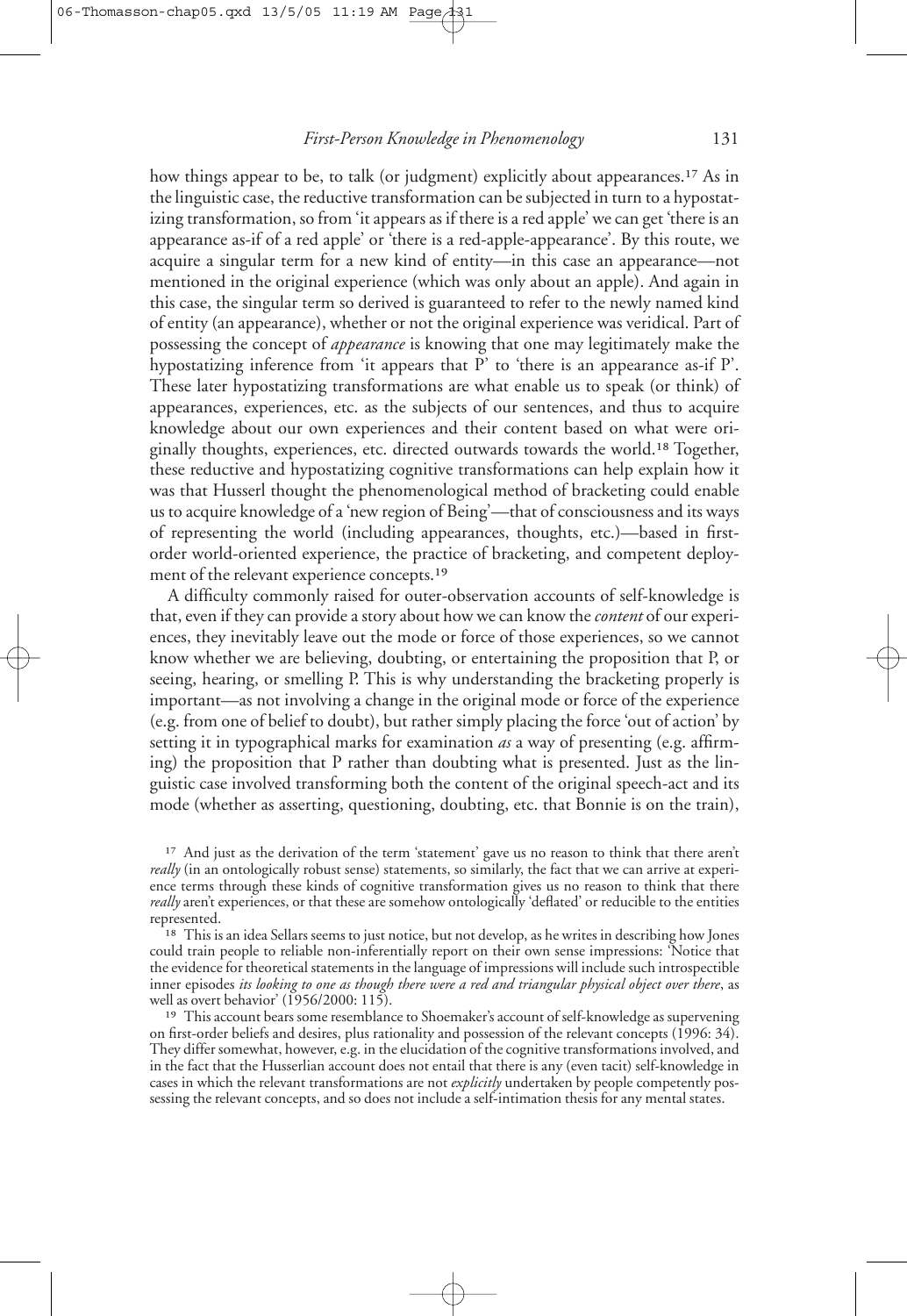so transformations from experience involve transforming both the *content* of the original experience into the *represented as such*, and the *way* in which the original experience did the representing (e.g. whether as visual, auditory or tactile experience).

Thus far I have dealt directly only with the case of how we can each know how things *appear* to us, but perceptual appearances are of course only one variety of experience, and ultimately we would like a unified account of how one can also acquire first-person knowledge of one's own beliefs, intentions, desires, etc. Although space constraints prevent a complete discussion here, it is clear how at least some of these can be handled in ways parallel to our handling of appearances above. Thus, e.g. the thought 'today is Wednesday' (apparently speaking about the day) may be transformed reductively to 'I believe today is Wednesday', from which a hypostatizing transformation can yield apparent knowledge that 'I have the belief that today is Wednesday'. The self-command 'pick up the car at four' (with content concerning the car) may be transformed reductively (in this case, bracketing whether or not the car really will be picked up at four) to 'I intend to pick up the car at four' and hypostatized to provide apparent knowledge that 'I have the intention of picking up the car at four'. Learning to make such transformations competently is arguably part of acquiring the relevant concepts of appearance, belief, intention, etc., just as learning to make the parallel linguistic transitions is part of acquiring the concepts of statement, question, command, etc.

As I have presented it, first-person knowledge is based not in a separate (pseudo) perception of one's mental states, but rather in cognitive transitions based on 'essential laws' governing the concepts involved. In the case of reductive transformations, it is laws connecting the *performance* of a certain conscious act (or *use* of a certain expression) with the concepts of experiences or speech acts of different types. In the case of hypostatizing transformations, it is laws connecting the concepts associated with verbs like 'appears', 'states', and 'thinks', with their nominalized forms referring to appearances, statements, and thoughts. These transitions together, I have argued, are what enable us to move wholesale from world-oriented experience to discussion of the 'new region' of entities (experiences) that are the subject of phenomenology.

These are not, however, the sole source of phenomenological knowledge, for once we are working with experience-concepts, other essential relations among these may become evident. Thus, e.g. as Husserl notes, there are such 'essential connexions' between the propositions 'I remember [seeing] A' and 'I have perceived A' (1913/1962: 201)—as we might say, the first logically entails the second, since the very concept of (visual) remembering requires, as part of its conditions of satisfaction, that the state of affairs remembered by someone have been perceived by her. Similarly, as Husserl often points out, the very idea of *experiencing something as* a physical object involves experiencing it *as* in principle outrunning any experience of it.<sup>20</sup> The fact that these logical interrelations among mental concepts play a crucial role throughout

<sup>&</sup>lt;sup>20</sup> Strictly speaking, Husserl tends to put the point more in terms of connections among the *essences of experiences* of certain types (corresponding to the connections among concepts of experiences of those types) than in terms of connections among *concepts* or *ideas*. I do not think, however, that such distinctions play a crucial role here.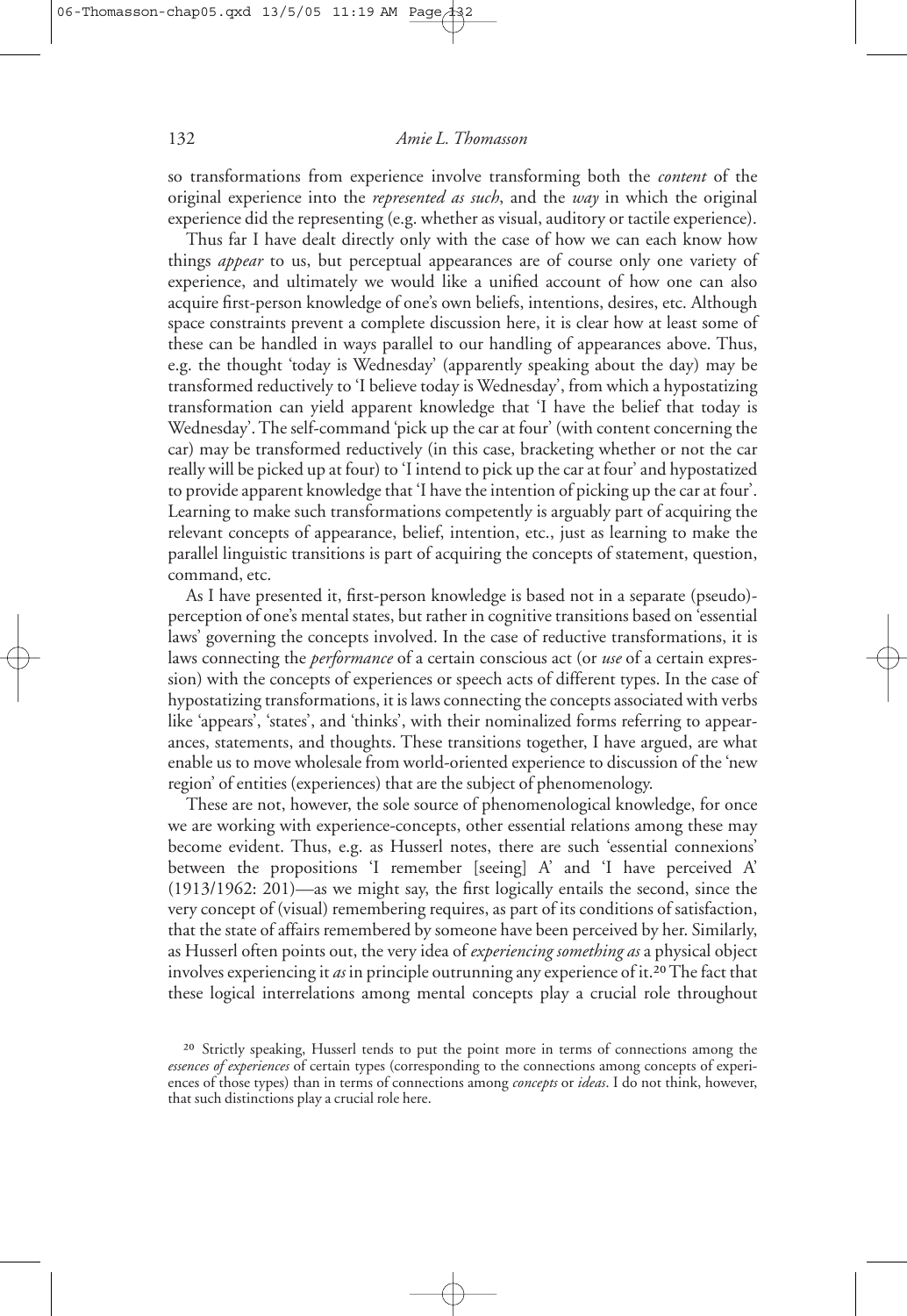Husserl's phenomenology lends additional credence to the idea that it is similar logical relations that are used to get us up to discussion of the phenomenological level in the first place (though the first stage must involve relations between lived experiences and concepts, not just among concepts).

Another question that might be raised for the above model is how we can acquire knowledge, not just that P is being believed, but rather that *I* believe that P: How does the *self* get into self-knowledge on this account? This, again, I think is based in unraveling the logical presuppositions behind the original world-oriented experiences.<sup>21</sup> The 'I', as it can be known phenomenologically, is logically presupposed by the experiences so known: 'The "being directed towards," "the being busied with," "adopting an attitude," "undergoing or suffering from," has this *of necessity* wrapped in its very essence, that it is just something "from the Ego," or in the reverse direction "to the Ego"; and this Ego is the *pure* ego' (Husserl 1913/1962: 214).

But so known, the 'I' logically presupposed by experiences is simply the 'pure' Ego, myself *qua* bearer of these experiences, not myself *qua* actual human being in the world. Whether or not one agrees that such an 'I' is logically presupposed (an issue that cannot be treated here), it is at least clear that here, as elsewhere, the 'I' is introduced not through a direct self-acquaintance nor any empirical observations, but rather through what Husserl considers 'logical' (conceptual) entailments between the very idea of experiences, and the very idea of an experiencing pure Ego.

# 5. ADVANTAGES AND REMAINING CHALLENGES

This account of the source of our apparent first-person knowledge can explain several apparent features of that knowledge without averting to any sort of introspective pseudo-perceptual observation of one's own experiences. It can, for example, explain our apparent first-person privilege with respect to knowledge of our own experiences, and how we can lie to others about these. While speech acts such as statements are *public* representations, so that anyone is licensed to make the relevant shift from x's stating, 'Bonnie is on the train' to speak of 'x's statement that Bonnie is on the train', the original world-oriented experiences from which self-knowledge claims are transformed are not public in this way, and so it is only the individual having the experience who is in a position to make the transformation from the original world-oriented thought or perception to draw direct conceptual conclusions about the nature of her experience.

Others can only acquire more or less probable inferential knowledge based on observations of behavior and environment, and in cases where this is insufficient to draw conclusions they may remain completely in ignorance about the mental states that the subject can know by means of these simple conceptual transformations.

<sup>&</sup>lt;sup>21</sup> This seems to be the sense in which phenomenological knowledge of ourselves and our experiences is *transcendental* rather than empirical knowledge, on Husserl's account, as he particularly emphasizes in his later work, e.g. the *Crisis*. For a compelling contemporary account of knowledge of ourselves and the nature of our experiences as transcendental, see Mark Rowlands (2003).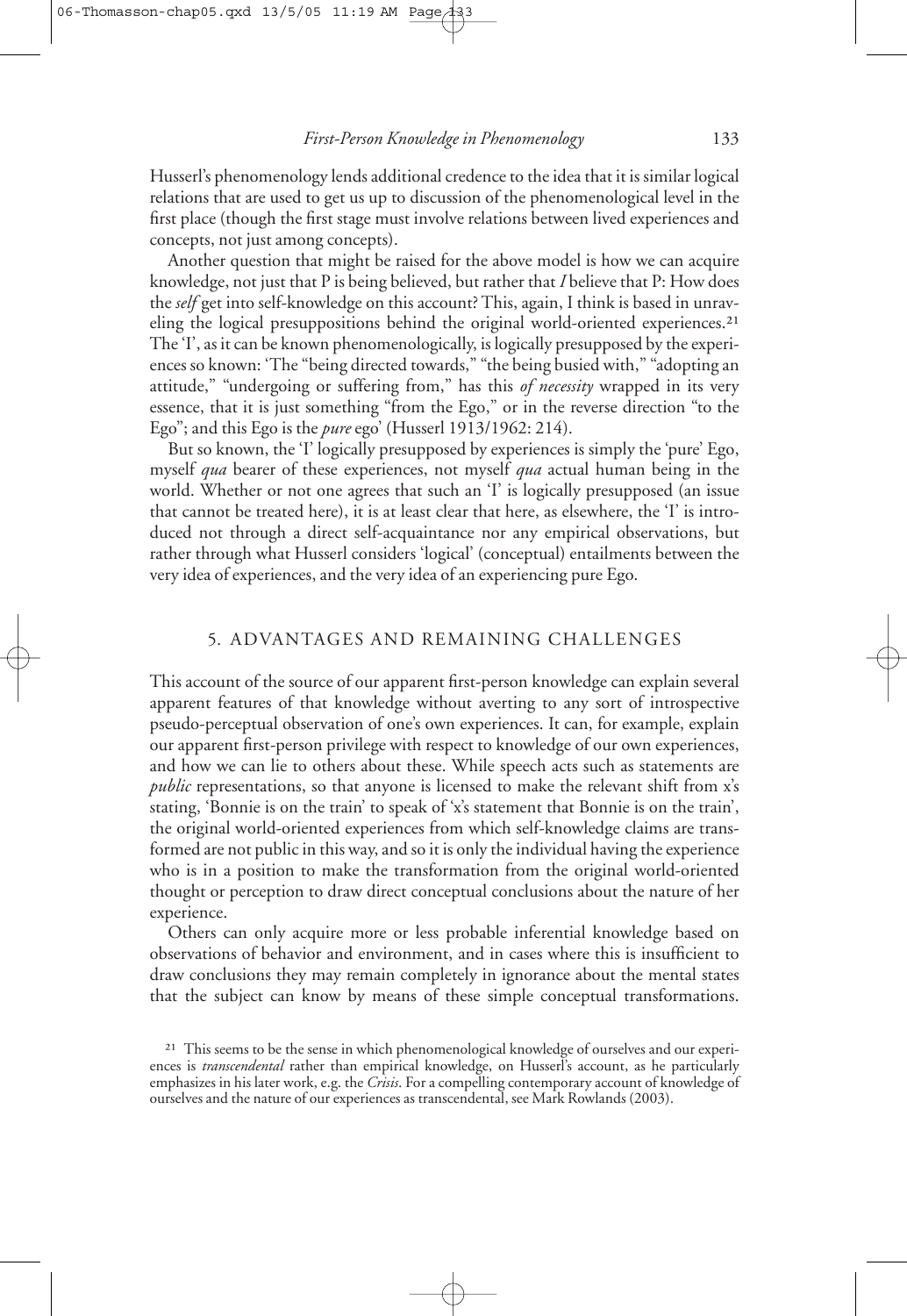This explains how lies about one's own experience are possible, and why we have the potential for fooling outside observers. For since one must begin these transformations from one's own experience, a lie is simply a case in which one willingly casts aside the normal transformation rules and makes claims about one's own experience (that the television sounds loud and clear to me) not based on transformations from the way the world is presented (the television being presented as noisy) but based, say, on a desire to hide one's hearing impairment. Others lacking the original experience cannot detect the lie by noting the falsified transformation; they can at best infer a falsehood by noting inconsistencies between the subject's verbal reports and behavior.

The apparent infallibility of statements about one's own experiences, thoughts, etc. can be explained by the fact that transformed sentences about experiences, such as 'I have an appearance as-of a red apple'—as long as they are appropriately derived from the original experiences—may be true whether or not the original world-oriented perception (presenting a red apple) was veridical, and so are protected from certain kinds of error to which the original experiences were subject.<sup>22</sup> A full epistemic examination of the level of certainty and means of justification of such judgments must be carried out separately, but the protection from these sorts of error can help explain at least some of the *apparent* incorrigibility that (since Descartes) has contributed to the philosophical interest of first-person experience reports. Note that this does not, however, involve claiming that all judgments about one's own experience are infallible or that all statements about appearances are guaranteed to be true. Judgments about one's own experience not derived via such transformations but by means of other routes, such as speculation, the desire to preserve good feelings about oneself, or inferences made externally by observing one's own behavior (as a blindsighter might observe that she reaches to the right and thereby judge that it must 'appear' to her that the ball is on the right) of course are not covered by this account. Nor does it entail that all mental states are known to their possessors. For the transformations we have been discussing are only available from an original *conscious* presentation of the world as being a certain way; if a blindsighter lacks conscious experience of an object in front of her, she has nothing which she can conceptually transform into the relevant description of appearances.

This model of self-knowledge can also explain the fact noted by Shoemaker that certain kinds of mistake about one's own beliefs are not possible. If self-knowledge were conceived of on the model of a pseudo-perception of one's own mental states, we would expect it to be possible to mistake one belief for another, as it is perceptually possible to mistake one person for another. But if we acquire our knowledge of our mental states by simple conceptual transformations from the world-oriented experience, the possibility of mistaking one belief for another simply doesn't arise.

But despite its virtues and despite the fact that it clearly avoids the problems supposed to plague inner observation accounts, certain objections may arise to this account, and certain challenges certainly remain for any view of self-knowledge based

 $22$  This seems to be behind Descartes' observations (1641/1993: 23) that, in trying to acquire knowledge of an external object such as a piece of wax, I in fact acquire much more secure knowledge about my own mind.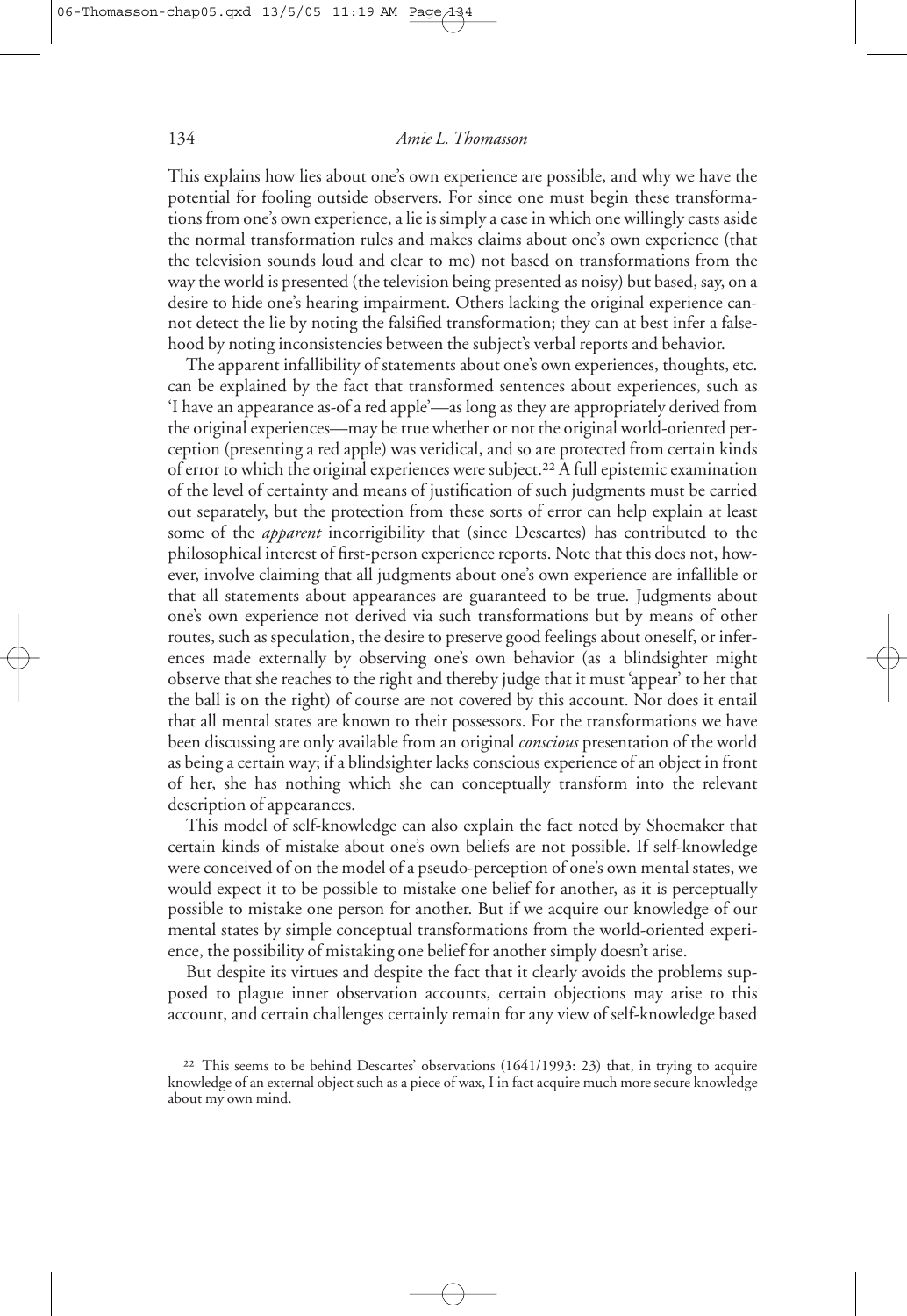in externally oriented experiences combined with cognitive transformations. While space constraints prevent a full discussion of any of them here, I will at least suggest what difficulties remain and some routes that might be taken to overcome them.

One worry that might arise is that treating knowledge of our experiences as derived by transformations in this way makes such knowledge as we can acquire about our own experiences trivial or obvious.²³Indeed some sorts of knowledge *are* fairly trivial—such as knowledge of how things appear to one or what one believes—and are plausibly considered available to all competent speakers of English who grasp the relevant concepts of belief and appearance. But not all relevant phenomenological concepts are as obvious or widely shared as those of appearance and belief, just as not all linguistic concepts are as obvious or widely shared as those of statement and question. Properly understood, the cognitive transformation account does not trivialize phenomenological knowledge as a whole any more than the fact that all one needs to acquire knowledge of grammar is the basic ability to speak about the world, plus the ability to engage in the relevant cognitive shifts to speak about the ways of representing the world and the concepts and analytical tools of linguistics, suggests that grammatical knowledge is trivial or obvious. As Husserl notes, in contrast to the introspectionists, the ability to acquire knowledge of our own mental states phenomenologically is by no means guaranteed by our simple ability to experience the world (as higher-order theories would have it), but requires extensive specialized training in undertaking the cognitive shifts demanded by phenomenological reduction and acquiring and learning to apply an array of specialized concepts. This training, of course, is what Husserl sought repeatedly to supply in his various texts subtitled as 'introductions' to phenomenology. Moreover, such knowledge as can be acquired by these kinds of transformations should not be thought to exhaust phenomenological knowledge, as (once we have acquired the ability to describe the realm of experience) all manner of further essential connections may be revealed among experience types, the transcendental necessary preconditions for experiences of various sorts may be uncovered, and so on.

Finally, two sorts of powerful objection are often raised to accounts that would base self-knowledge in cognitive transformations from world-oriented thoughts and experiences. One is this: Clearly the same sort of cognitive transformation from (apparently) seeing a red apple, to 'it appears that there is a red apple', to 'there is an appearance as-if of a red apple' may be trivially made whether or not there is any sensuous appearance at all. Thus, the same sorts of cognitive transformations can move us from the judgment 'the stock market will rise' to 'it appears that the stock market will rise' to 'there is an appearance of the stock market rising', although intuitively there is nothing like a full-blooded (sensuous) *appearance* of anything here. But if the transformations to appearance-talk can be made where there seems to be no robust appearance whatsoever, this might seem to threaten the idea that, in other cases, such cognitive transformations are not merely trivial but in fact lead us to knowledge of a realm of appearances (etc.).

It is important to note, however, that for Husserl, phenomenology is not concerned with knowledge of *mere* sensuous appearances or qualia, but rather with acquiring

<sup>23</sup> Thanks to Charles Siewert for raising this issue.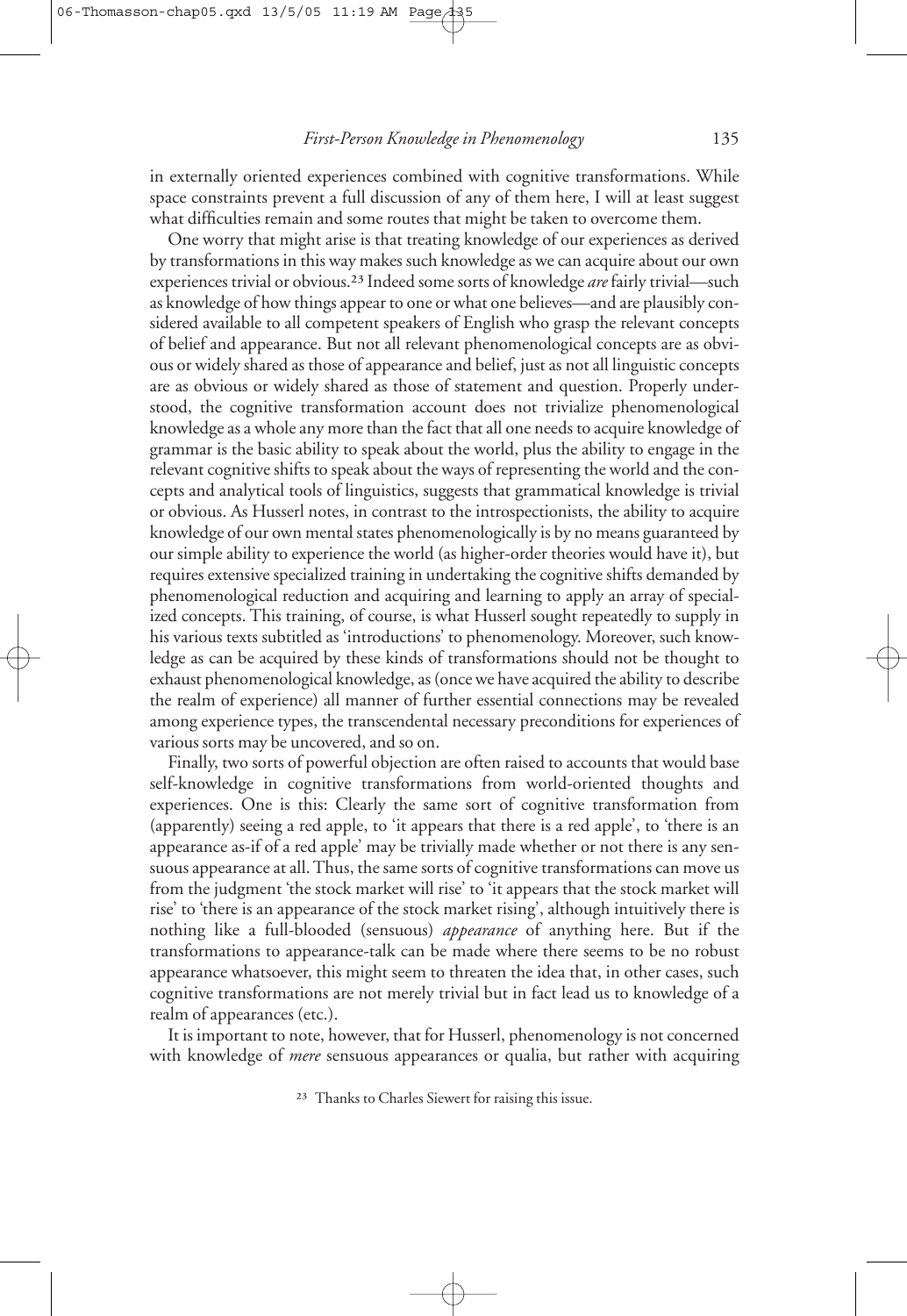knowledge of our various ways of representing (meaning, intending) the world—which need not be sensory or quasi-sensory. In that sense, there is a way in which (and mode and force with which) the stock market is presented to me as prone to rise, and that and other 'empty apprehensions or comprehensions' may be known by means of 'reflective modifications' just as the apple-appearance may be (Husserl 1913/1962: 203). In neither case should the cognitive transformations be considered trivial; in both they should be considered to provide us with knowledge of genuine representing structures of consciousness. The question remains whether the account of selfknowledge on offer can *distinguish* properly *sensuous* appearances (as Husserl would put it, those with a hyletic element) from sensuously 'empty' appearances, or enable us to acquire knowledge of the specifically *sensory* character of experience. This question would have to be solved by other routes that cannot be pursued here.<sup>24</sup>

The second part of the challenge for Cognitive Transformation views is that at least certain sorts of concepts applied to experience seem not to be derived—or in some cases not derivable—by transformations from world-regarding experiences. Thus, e.g. as we saw, one problem Brandom's Sellars faces is how to account for apparent descriptions of (e.g.) visual experiences as blurry, since this is not a term we ever apply to the world. Similarly, simple proprioceptive qualia such as pains, itches, and tickles, seem not to be known by means of transformations from world-oriented representations (e.g. of bodily damage); if anything, we infer that there is such bodily damage on the basis of our pains (Aydede 2002: 10–11).

Husserl says less about such cases as pains and itches than one might expect, since (again) his primary interest is not in qualia but rather in ways in which consciousness constitutes a world for us—thus focusing on full-blown intentional experiences. He treats 'sensile impressions of pleasure, pain, tickling, etc.' as 'components in concrete experiences of a more comprehensive kind which as wholes are intentional . . . so that over those sensile phases lies as it were an 'animating,' *meaning-bestowing* stratum... a stratum through whose agency, out of the *sensile element which contains in itself nothing intentional*, the concrete intentional experience takes form and shape' (1913/1962: 226–7). Even so, if these experiences are intentional (and so directed), an objector might urge that they are not *world*-directed, and so the reductive and hypostatizing transformations discussed above will not be the appropriate means of acquiring knowledge of such experiences.

Perhaps one should acknowledge that, in cases such as these, our attention *is already* turned from the world to our experience, without the need for bracketing to so turn our attention and application of concepts. In these cases, perhaps, all one needs is the direct application of the phenomenal concept to the experience, without the need for reductive and hypostatizing transformations. Certainly such an account is open to Husserl in these

<sup>24</sup> The relevant difference for Husserl is whether or not the experience involves hyletic data (cf. 1913/1962: 226), but it's not clear how knowledge of *whether* or *what* hyletic data an experience involves is to be acquired. An account of phenomenal concepts such as that developed by Chalmers (2002) might be of assistance. It might be that only sensory or quasi-sensory first-order experiences permit transformations to higher-order introspective beliefs involving direct phenomenal concepts, though all conscious experiences permit transformations to yield some apparent self-knowledge and may be described as 'appearances' in an explicitly broader sense.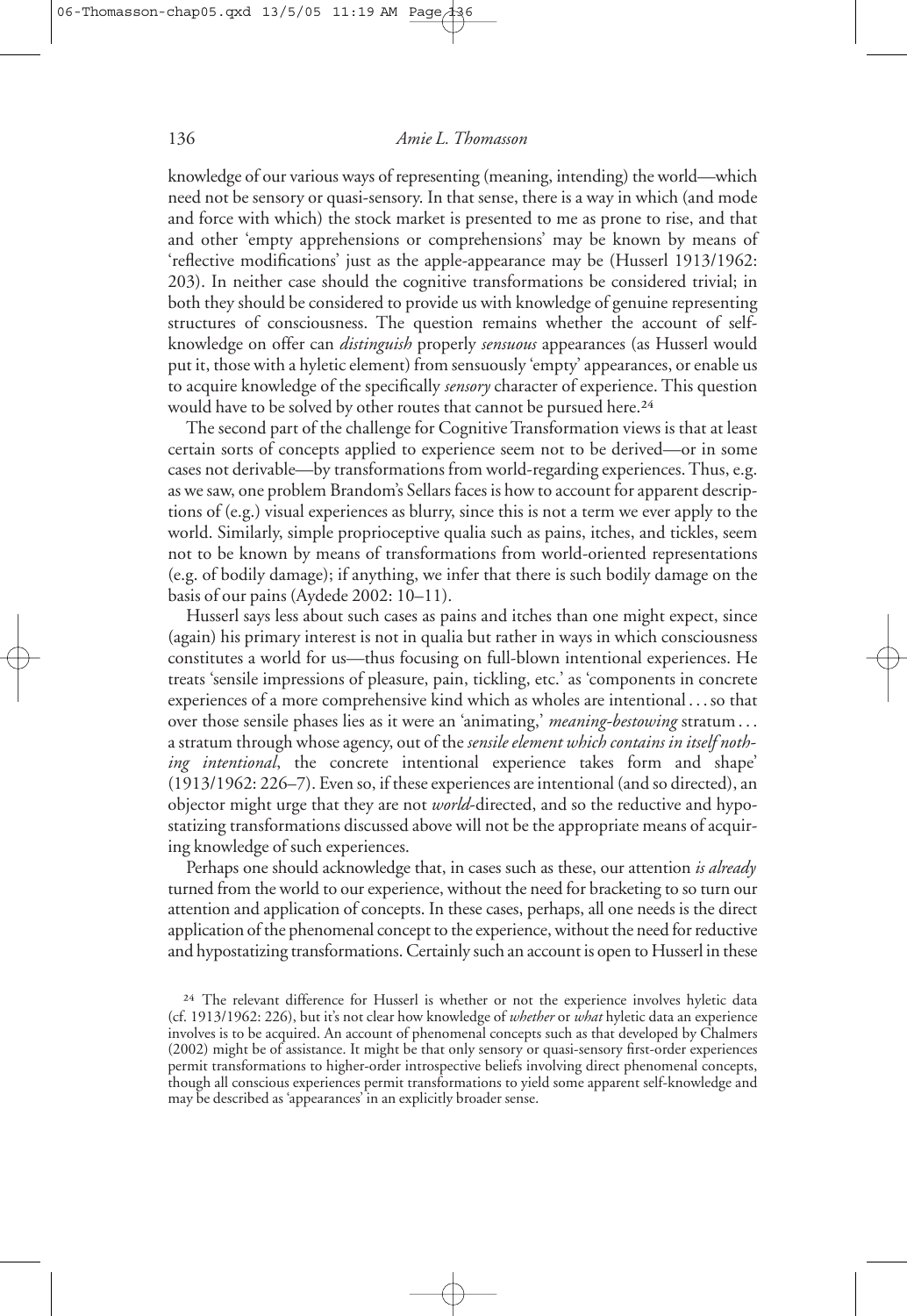$06$ -Thomasson-chap $05.$ qxd  $13/5/05$  11:19 AM

Whatever the ultimate fate of the Cognitive Transformation view of first-person knowledge, I hope that I have at least made progress in forestalling some common misunderstandings of the methods of phenomenology, distancing it appropriately from views that consider the source of introspective knowledge to lie in a kind of pseudo-perceptual observation of one's own mental states, and suggesting how a different account of first-person knowledge may be able to be developed in a way that is harmonious with the practice of phenomenology and with a one-level theory of consciousness. Though much work remains to be done, it seems that Husserl's phenomenological reduction may not only be of historical interest, but also provide the roots for a promising way of accounting for at least much of first-person knowledge. Re-examining the classical Husserlian method of bracketing may thus not only help set the historical record straight about phenomenology and its relationship to the history of analytic philosophy of mind, but also help provide a way forward through one of the most interesting problems in contemporary philosophy of mind.<sup>25</sup>

# REFERENCES

Armstrong, David M. (1968) *A Materialist Theory of the Mind* (London: Routledge).

—— (1981/1997) 'What is Consciousness', in Block et al. (1997).

- Aydede, Murat (2002) 'Is Introspection Inferential?', in Brie Gertler (ed.), *Privileged Access: Accounts of Self-Knowledge* (Ashgate Publishing, Epistemology and Mind Series).
- Ayer, A. J. (1945) 'The Terminology of Sense-Data', *Mind*, NS, 54/216: 289–312.
- Bach, Kent (1997) 'Engineering the Mind', review of *Naturalizing the Mind*, by Fred Dretske. *Philosophy and Phenomenological Research* 57/2: 459–68.
- Brandom, Robert (2000) 'Study Guide to *Empiricism and the Philosophy of Mind* ', in Sellars (1956/2000).
- Block, Ned, Flanagan, Owen, and Güzeldere, Güven (eds.) (1997) *The Nature of Consciousness: Philosophical Debates* (Cambridge, Mass.: MIT Press).
- Brentano, Franz (1874/1995) *Psychology from an Empirical Standpoint*, ed. Oskar Kraus and Linda L. McAlister, trans. Antos C. Rancurello, D. B. Terrell and Linda L. McAlister (London: Routledge).

—— (1982/1995) *Descriptive Psychology*, trans. and ed. Benito Müller (London: Routledge). Chalmers, David (1996) *The Conscious Mind* (New York: Oxford University Press).

—— (2002) 'The Content and Epistemology of Phenomenal Belief', http://www.u.arizona. edu/~chalmers/papers/belief.html

<sup>25</sup> Earlier versions of this essay were presented at the University of Kent conference 'Consciousness in Historical Perspective' (Canterbury, England, May 2002), and at the National Endowment for the Humanities Summer Institute on Consciousness and Intentionality (Santa Cruz, California, July 2002). My thanks go out to all those who participated in the discussions for many incisive questions and comments that helped improve the essay. Special thanks for further detailed comments and/or suggestions go to David Chalmers, Willem de Vries, Wolfgang Huemer, Sean Kelly, Paul Livingston, Charles Siewert, David Smith, and Alan Thomas.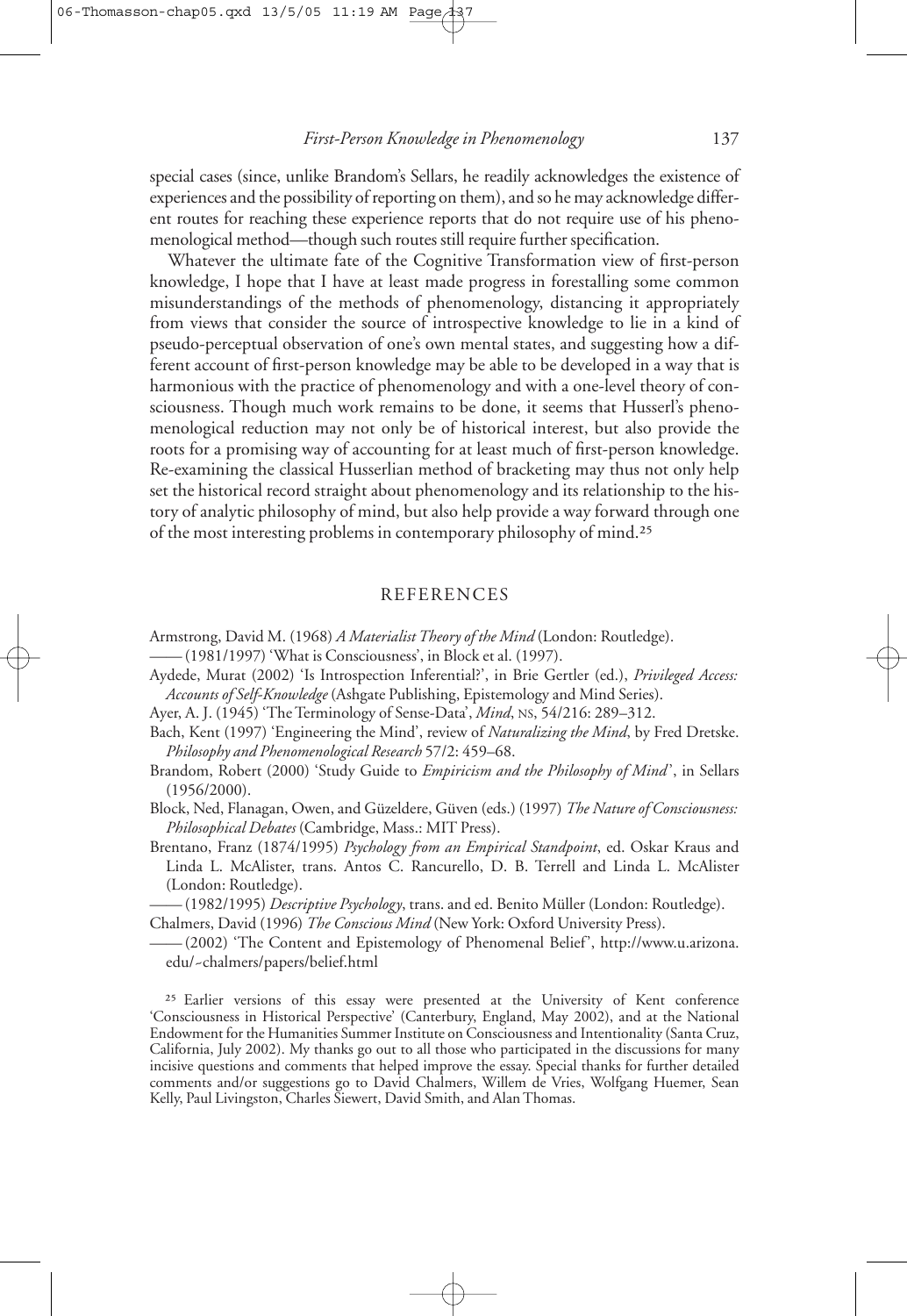Dennett, Daniel (1987) *The Intentional Stance* (Cambridge, Mass.: MIT Press).

—— (1991) *Consciousness Explained* (New York: The Penguin Press).

Descartes, René (1641/1993) *Meditations on First Philosophy*, trans. Donald A. Cress (Indianapolis, Ind.: Hackett).

Dretske, Fred (1995) *Naturalizing the Mind* (Cambridge, Mass.: MIT Press).

—— (1997) 'Conscious Experience', in Block et al. (1997: 773–88).

Güzeldere, Güven (1995/1997) 'Is Consciousness the Perception of what Passes in one's own Mind?', in Block et al. (1997: 789–806).

Huemer, Wolfgang (forthcoming) *The Constitution of Consciousness: A Study in Analytic Phenomenology* (London: Routledge).

Husserl, Edmund (1913/2000) *Logical Investigations*, 2nd ed., 2 vol.), trans. J. N. Findlay (New York: Humanity Books).

—— (1913/1962) *Ideas: General Introduction to Pure Phenomenology*, trans. W. R. Boyce Gibson (New York: Collier).

—— (1954/1970) *The Crisis of European Sciences,* trans. David Carr (Evanston, Ill.: Northwestern University Press).

Lycan, William (1990/1997) 'Consciousness as Internal Monitoring', in Block et al. (1997: 755–72).

Moran, Dermot (2000) *Introduction to Phenomenology* (London: Routledge).

Rosenthal, David M. (1997) 'A Theory of Consciousness', in Block et al. (1997: 729–54).

Rowlands, Mark (2003) 'Consciousness: The Transcendentalist Manifesto', *Phenomenology and the Cognitive Sciences*, 2/3: 205–21.

Schiffer, Stephen (1990) 'Physicalism', *Philosophical Perspectives* 4: 153–85.

—— (1994) 'A Paradox of Meaning', *Noûs* 28/3: 279–324.

—— (1996) 'Language-Created Language-Independent Entities', *Philosophical Topics* 24/1: 149–67.

Sellars, Wilfrid (1956/2000) *Empiricism and the Philosophy of Mind* (Cambridge, Mass.: Harvard University Press).

—— (1963/1991) *Science, Perception and Reality* (Atascadero, Calif.: Ridgeview).

—— (1975) 'Autobiographical Reflections', in Hector Neri Castaneda (ed.), *Action, Knowledge and Reality: Critical Studies in Honor of Wilfrid Sellars* (Indianapolis: The Bobbs-Merrill Company, Inc).

—— (1978) 'Some Reflections on Perceptual Consciousness', in Ronald Bruzina and Bruce Wilshire, eds. *Crosscurrents in Phenomenology* (The Hague: Nijhoff), 169–85.

Shoemaker, Sydney (1996) *The First-Person Perspective and Other Essays* (New York: Cambridge University Press).

Siewert, Charles (1998) *The Significance of Consciousness* (Princeton, NJ: Princeton University Press).

—— (2001) 'Self-Knowledge and Phenomenal Unity', *Noûs* 35/4: 542–68.

Smith, David Woodruff (1971) *Intentionality, Noemata, and Individuation: The Role of Individuation in Husserl's Theory of Intentionality* (Ph.D. Dissertation, Stanford University, Stanford California, 1970; Ann Arbor: UMI).

—— (1986) 'The Structure of (Self-) Consciousness', *Topoi* 5/2: 149–56.

—— (1989) *The Circle of Acquaintance* (Boston: Kluwer).

- Thomas, Alan P. (1997) '*Kant, McDowell and the Theory of Consciousness*', *The European Journal of Philosophy*: 283–305.
- Thomasson, Amie L. (1999) *Fiction and Metaphysics* (Cambridge: Cambridge University Press).